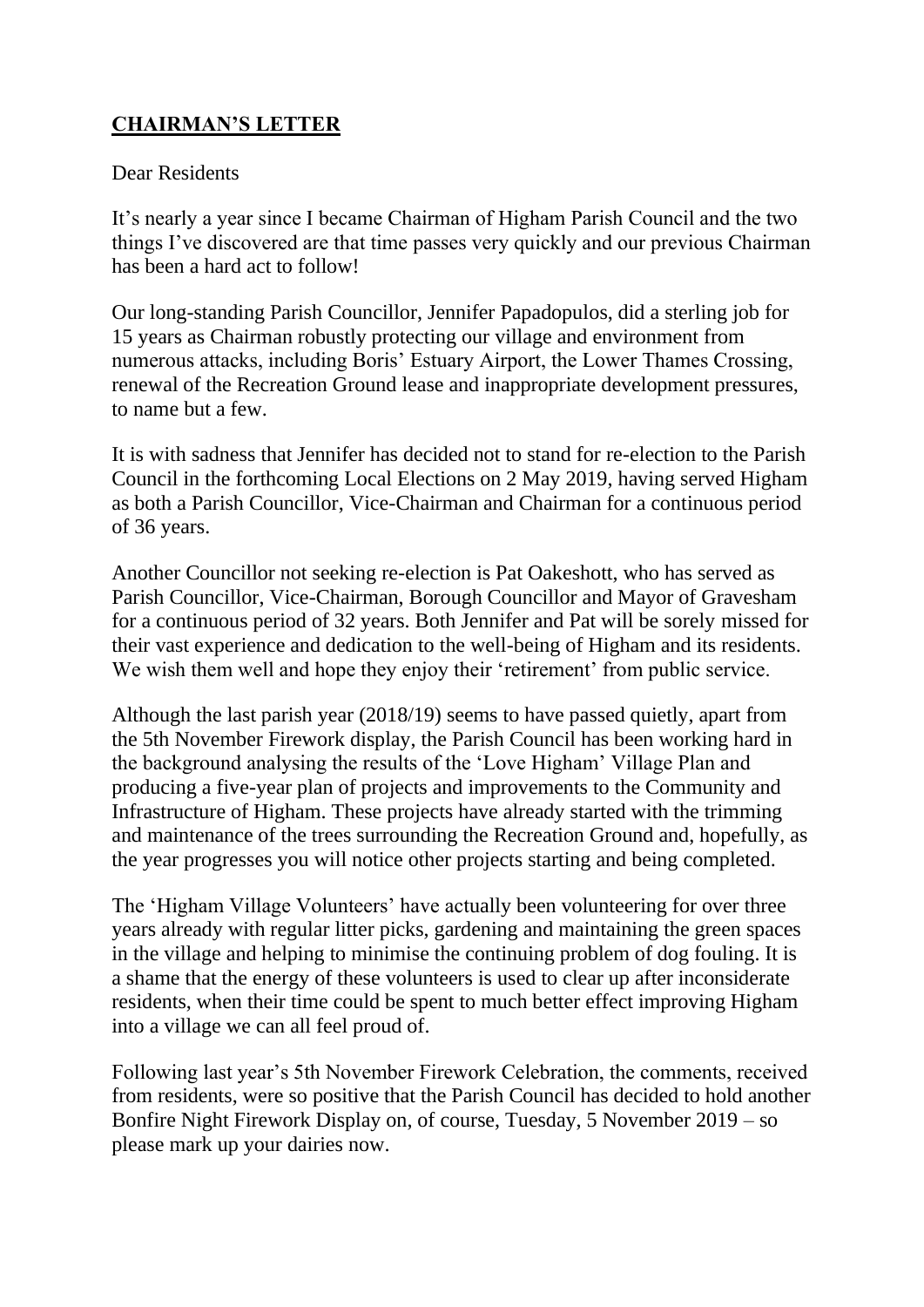Finally, I have to thank all of the residents of Higham who so generously and selflessly give up their personal time to help our village thrive and flourish. There is a significant number of them, so please forgive me for not naming you individually or if I miss you out.

To the following residents I say thank you and please carry on the good work:

The Age Concern Luncheon Club volunteers, the Youth Club volunteers, The Memorial Hall Committee, Higham Village volunteers, the uniformed leaders of the Scout and Guide Associations, our local Churches, the Friends of St Mary's Church, our Kent, Borough and Parish Councillors, our Parish Clerk and finally the local farmers and volunteers who help keep Higham mobile during the spells of severe weather.

I look forward to seeing you all at the Annual Parish Assembly on Thursday, 11 April 2019 at 7.30pm in the Memorial Hall.

Kindest regards to all Residents and wishing you a bright future in Higham.

*Peter Allinson, Chairman of Higham Parish Council*

## **HAPPY RETIREMENT AND THANK YOU LADIES!!**

We would like to thank Michael Papadopulos for the front cover photograph which shows Cllrs. Jennifer Papadopulos and Pat Oakeshott as they retire from Higham Parish Council with a staggering total of 68 years of public service between them. (Please see [Chairman's letter.](http://www.higham-kent-pc.gov.uk/2019/Newsletter.html#letter))

#### **FROM THE PARISH CLERK**

What links Benny the Beluga whale\*, living in the River Thames off Gravesend, to the village of Higham?

The whale was first spotted in the river east of Gravesend in September 2018 feeding frequently near a group of barges moored on the Thames. Nicknamed "Benny", the whale (whose sex and age are unknown), appeared to have been enjoying the wealth of fish in the Thames which include flounder and whiting, and was totally oblivious of the hordes of journalists assembled on the riverbank or the helicopter which circled overhead streaming live footage to the nation. Although it is unusual for members of the species to be found alone, he appeared to be in good health, diving and surfacing and travelling around his immediate area as he foraged for food. Benny has been closely monitored by environmentalists who have been working hard to keep him safe from the numerous vessels which make their way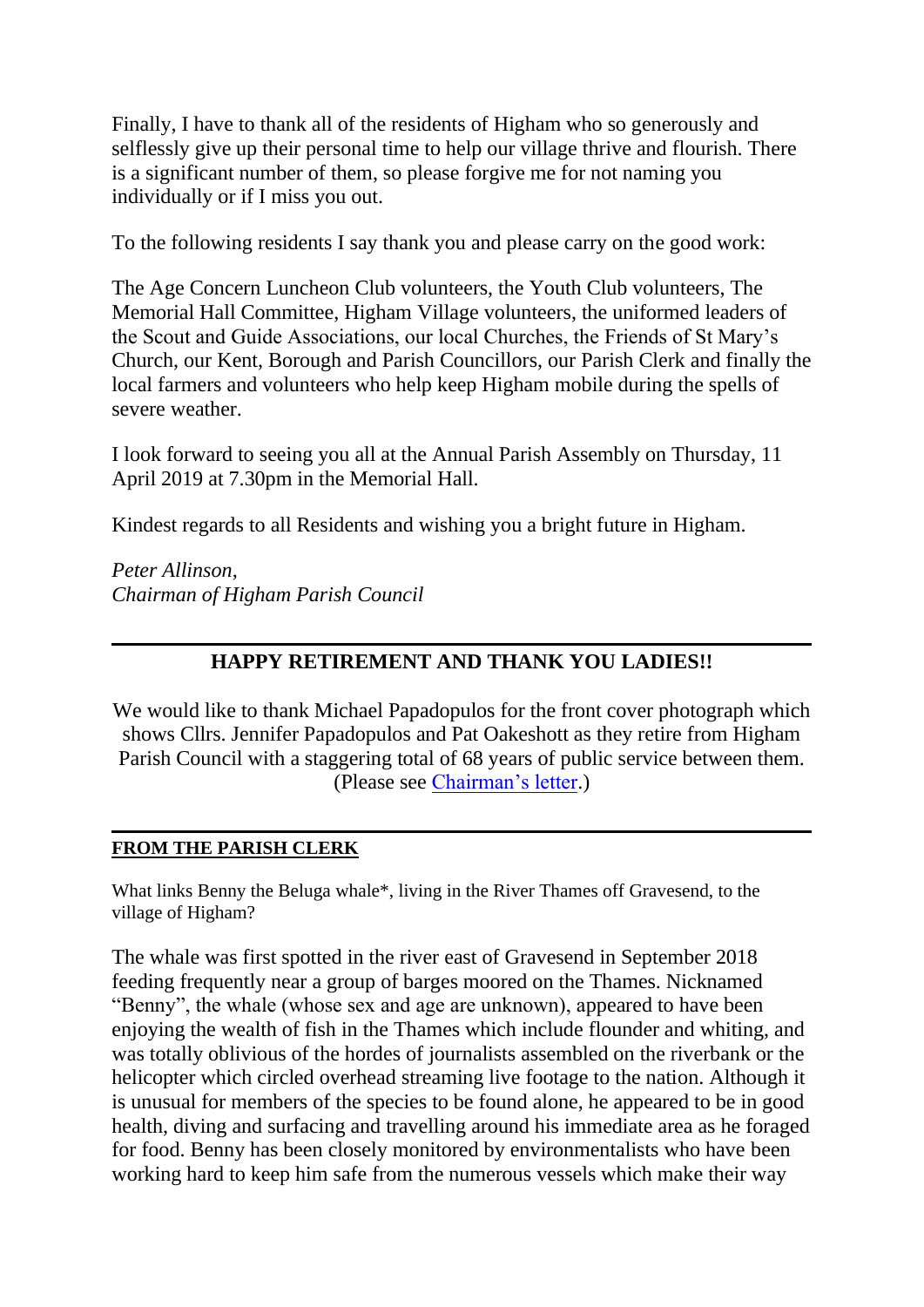up and down the Thames on a daily basis, as well as ensuring that he is not disturbed or distressed by boats getting too close to him to have a look. But as a local expert put it 'The Thames is not just full of fish it is also full of ships'. The river is the Heathrow Airport of the shipping world with nearly 11,000 vessels visiting the Thames every year.

This prompted Gravesham Council to launch a social media campaign codenamed #KeepBennySafe to encourage people to be mindful of the whale and give it lots of space. As part of this campaign its annual firework display in November 2018, which is usually launched from a barge in the river, was postponed as disturbing the whale would be in breach of the Wildlife and Countryside Act. Highways England has also admitted that the presence of Benny has delayed the progress of necessary underground tests and surveys ahead of the application for formal planning permission for the Lower Thames Crossing as they have had to allocate more time than first anticipated to save disturbing the whale.

And what is the link between Benny and Higham? Well if you attended our Firework Night display in November last year you might have been surprised at the extra-large number of people who were there. Our display was publicised by GBC as an alternative to its own and this ensured that my telephone did not stop ringing with people asking how they could get to the village and where our display was going to be held.

If you missed our Bonfire Night Firework Display in 2018 we will be holding it again this year – just keep an eye open for our posters in the village or check our website or Facebook page for details nearer to the time.

Did you attend our Annual Parish Assembly in 2018? If not, make a note of this year's date (11 April 2019) and make sure you come along for an excellent evening with refreshments. Our speaker will be Tammy Woodhouse from Millbrook Garden Centre and her talk is entitled 'The History of Millbrook Garden Centre'. Tammy will give us an insight into how this family business, which was started locally 40 years ago, has grown to its present size.

*Linda Carnall, Parish Clerk*

\* Information regarding Benny current as at time of going to print (although he has not been seen for a while!).

## **RIP - COUNCILLORS PETER HART AND DICK BARLTROP**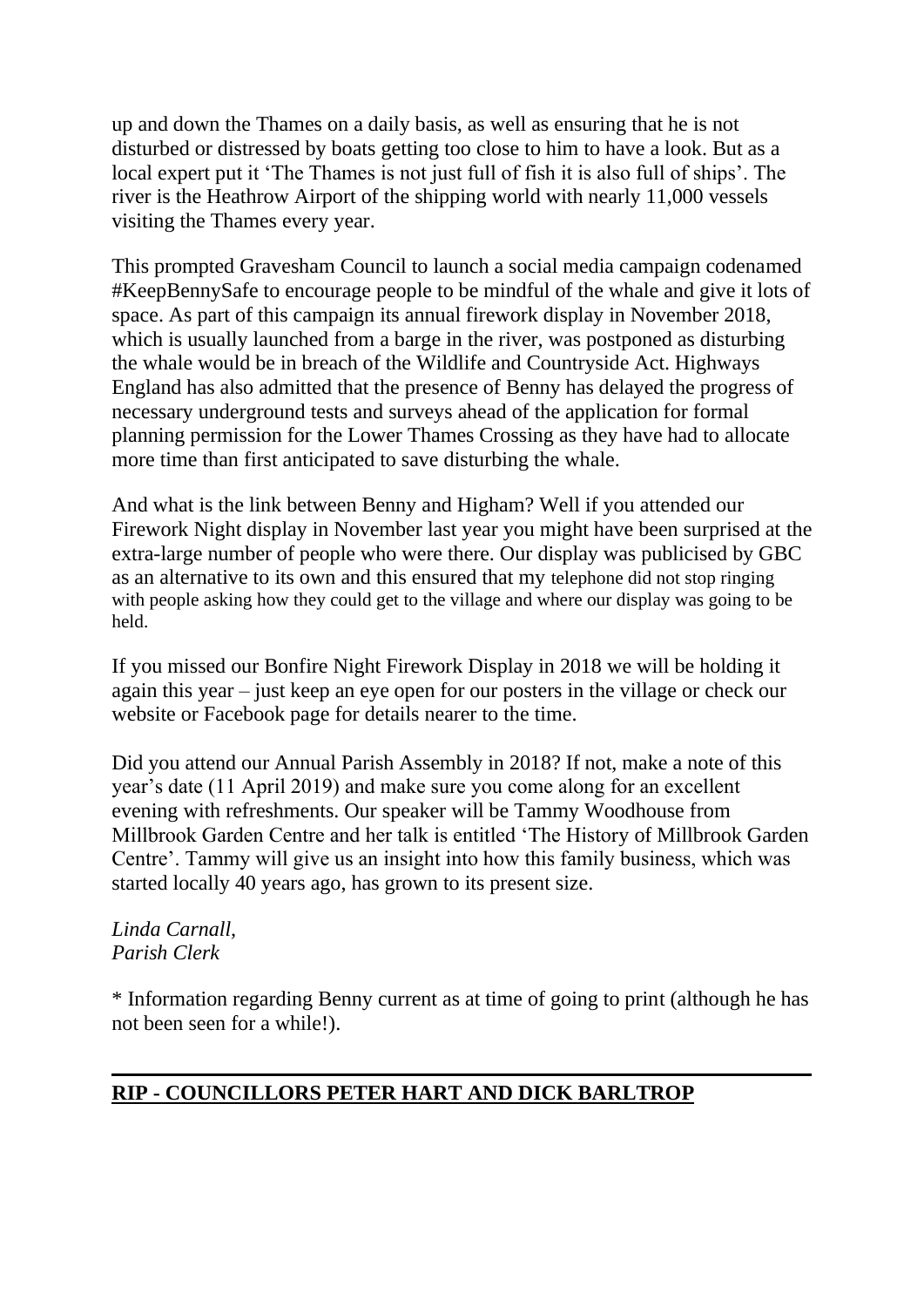Parishioners will be saddened to learn of the death of Cllr. Peter Hart who served two terms as a Higham Ward Borough Councillor from 1983 until 1991 and (with his wife Sylvia as Mayoress) became Mayor in 1988.

We are also sad to report the death of former Parish Councillor Dick Barltrop who retired from the Parish Council in June 1996 to move to Malvern but still kept in touch with his friends in the village as recently as last Christmas. Virtually singlehandedly Dick was responsible for frustrating the attempts to progress the Wainscott By-Pass for an 18-month period until, ultimately, we ran out of reasons why it should not be built.

Both Peter and Dick will be sadly missed by us all.

# **INVITATION**

## **You are cordially invited to attend the ANNUAL PARISH ASSEMBLY atHIGHAM MEMORIAL HALL onTHURSDAY, 11TH APRIL 2019 at 7.30pm**

#### ...................................................................... **Featuring a talk by TAMMY WOODHOUSE**

**on**

## **'THE HISTORY OF MILLBROOK GARDEN CENTRE'**

**Tammy will give us an insight into how this family business was started 40 years ago.**

#### **Buffet table will be provided.**

#### **O P E N H O U S E**

#### **at Higham Village Club**

#### **on Saturday, 8 June 2019**

**4.30pm until 6pm.**

#### **Please come and wish**

#### **JENNIFER PAPADOPULOS**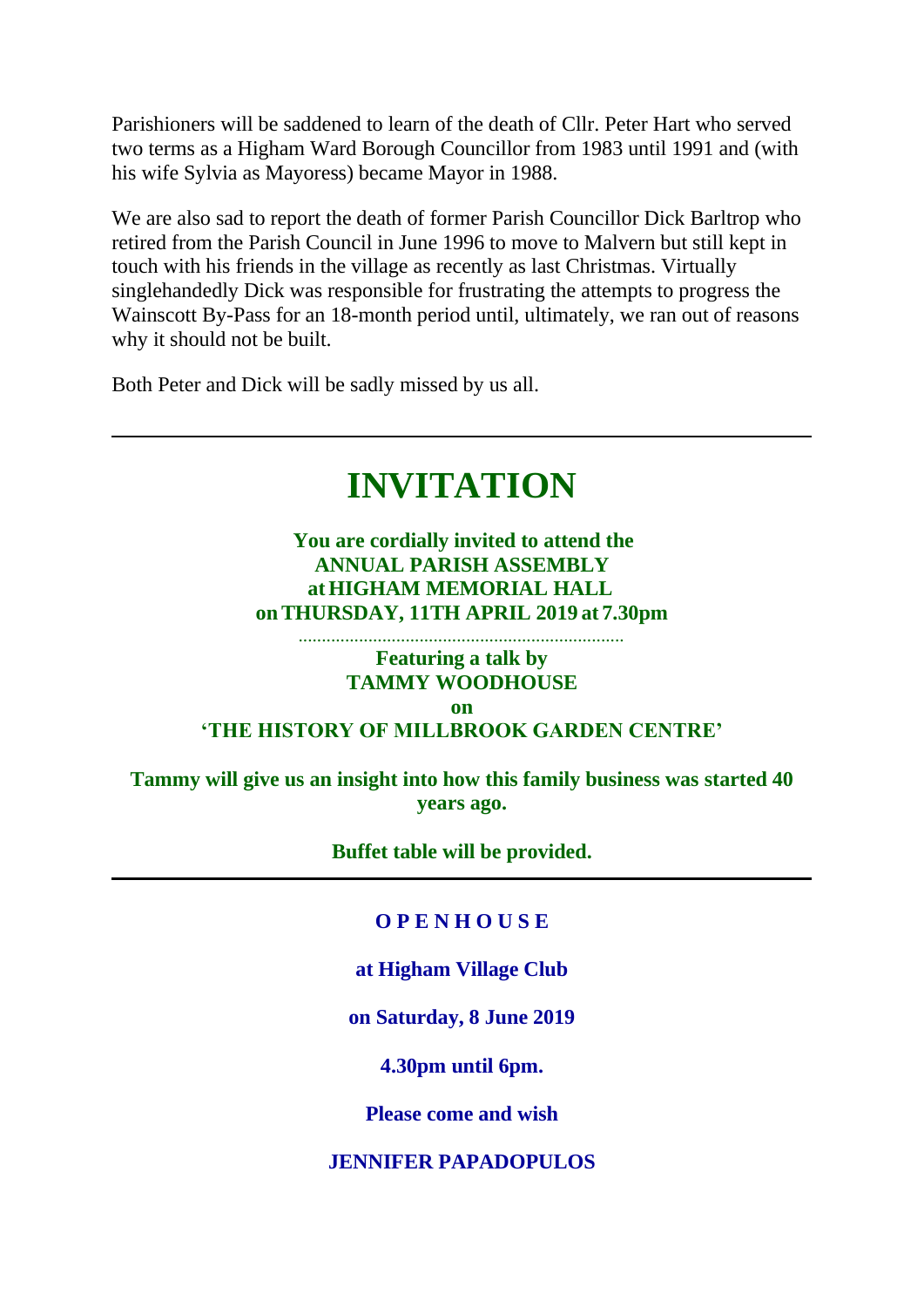#### **and PAT OAKESHOTT**

## **a happy retirement and enjoy a cuppa and cake with us all.**

## **No need to book – just turn up on the day.**

| <b>DATES FOR</b><br><b>PARISH COUNCIL MEETINGS - 2019</b><br>at 7.30pm in the Memorial Hall on: |                                                    |  |  |
|-------------------------------------------------------------------------------------------------|----------------------------------------------------|--|--|
| Monday, 8 April                                                                                 | (Easter Monday 22 April).                          |  |  |
| Thursday, 11 April                                                                              | ANNUAL PARISH ASSEMBLY.                            |  |  |
| Monday, 13 May                                                                                  | Annual Parish Council Meeting.                     |  |  |
| Monday, 15 July                                                                                 |                                                    |  |  |
| Monday, 9 September                                                                             |                                                    |  |  |
| Monday, 14 October                                                                              |                                                    |  |  |
| Monday, 18 November                                                                             | Budget and Finance meeting only.                   |  |  |
| Monday, 25 November                                                                             | Christmas meeting with the<br>Mayor of Gravesham.  |  |  |
|                                                                                                 | Members of the public are welcome to all meetings. |  |  |

#### **DON'T FORGET!**

Hard copies of the Agendas and Minutes of all our meetings are available within Higham Library, as well as [here on our web site,](http://www.higham-kent-pc.gov.uk/mtgdates.htm) which is: www.higham-kentpc.gov.uk

Dates for Parish Council meetings during 2019 are listed above. Members of the public are welcome to all meetings.

*Linda Carnall Parish Clerk*

\*\*\*\*\*\*\*\*\*\*\*\*\*\*\*\*\*\*\*\*\*\*\*\*\*\*\*\*\*\*\*\*\*\*\*\*\*\*\*\*\*\*\*\*\*\*\*\*\*\*\*\*\*\*\*\*\*\*\*\*

## CROSSING POINTS AND FOOTPATHS

PARISHIONERS ARE RESPECTFULLY REQUESTED NOT TO OBSTRUCT MOBILITY SCOOTER CROSSING POINTS WITH DROPPED KERBS WITHIN THE VILLAGE BY PARKING OVER THEM AS THESE ARE NOW BEING MONITORED BY THE POLICE.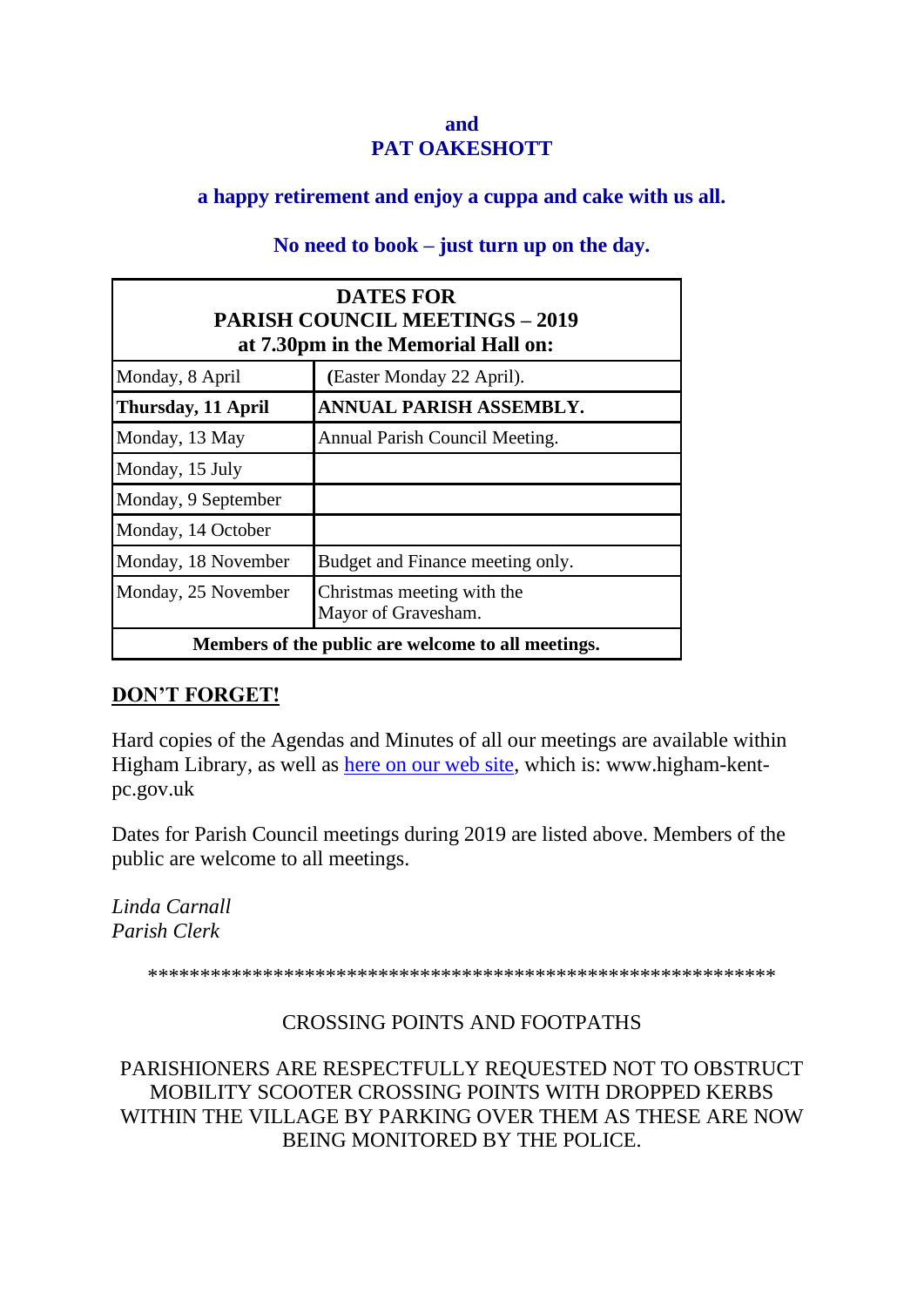## PLEASE TAKE CARE NOT TO OBSTRUCT THE FOOTPATH IN ANY WAY FOR OTHERS.

#### \*\*\*\*\*\*\*\*\*\*\*\*\*\*\*\*\*\*\*\*\*\*\*\*\*\*\*\*\*\*\*\*\*\*\*\*\*\*\*\*\*\*\*\*\*\*\*\*\*\*\*\*\*\*\*\*\*\*\*\*

| <b>INCOME</b>                                      | £           | <b>EXPENDITURE</b>                                                                    | £          |
|----------------------------------------------------|-------------|---------------------------------------------------------------------------------------|------------|
| Balance B/Fwd                                      |             | 95,844.97 Recreation Ground                                                           | 3,926.88   |
| Precept 2018/2019                                  |             | 86,449.98 General Administration                                                      | 7,236.43   |
| <b>Allotment Rents</b>                             |             | $1,315.50$ Allotments                                                                 | 0.00       |
| <b>Other Receipts</b>                              |             | $4,643.18$ Miscellaneous<br><b>Expenses</b>                                           | 23,871.49  |
| Flexi A/C Interest                                 | 38.69       | Subscriptions and Fees                                                                | 1,282.20   |
| <b>National Savings</b><br>Investment a/c Interest |             | $4.74$ Clerk's Salary, N.I.,<br>PAYE, LGPS and<br>expenses for provision<br>of office | 21,931.10  |
| <b>VAT Reclaim</b>                                 |             | 1,882.18 VAT Paid                                                                     | 3,277.52   |
| Grants received                                    |             | $1,650.00$ Grants made                                                                | 3,060.00   |
| CDC/Village Plan                                   |             | $1,060.10$ CDC/Village Plan                                                           | 7,170.85   |
|                                                    | £192,889.34 |                                                                                       | £71,756.47 |

#### **SIMPLIFIED DRAFT STATEMENT OF ACCOUNTS 2018/2019**

#### **BALANCES IN HAND AS AT 31.3.2019**

|                                                      | £           | £           |
|------------------------------------------------------|-------------|-------------|
| Lloyds Current<br>Account                            | 62,679.47   |             |
| Lloyds Flexi Account                                 | 57,793.42   |             |
| <b>National Savings</b><br><b>Investment Account</b> | 658.98      |             |
| <b>Lloyds Special</b><br>Projects Account            | 1.00        |             |
|                                                      | £121,132.87 | £121,132.87 |
|                                                      |             | £192,889.34 |

The balance carried forward reflects the unused general and specific contingency funds, as well as funds for work carried out, and for which invoices are still awaited.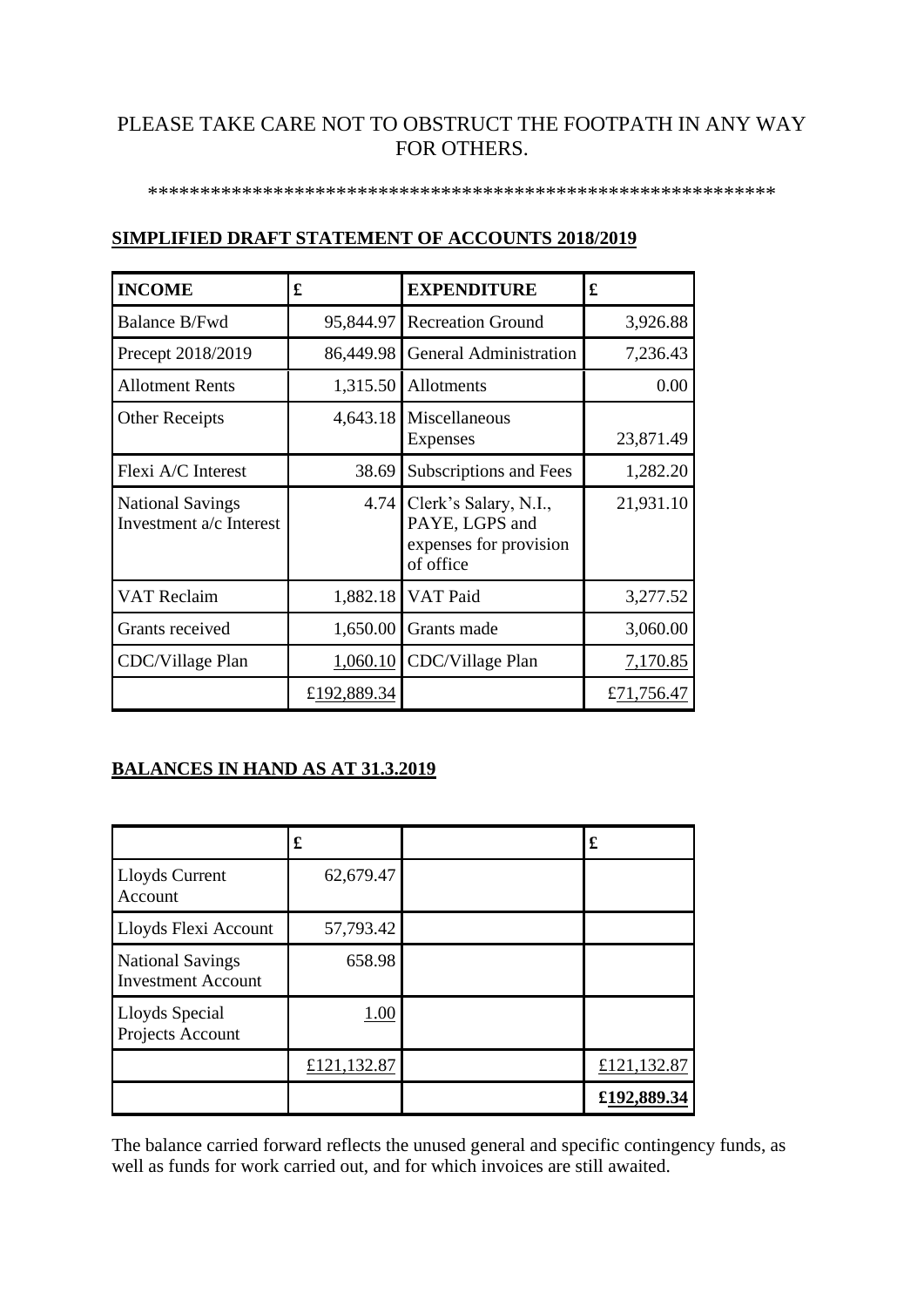A copy of the audited accounts for the financial year ended 31.3.18 are available for public inspection in Higham Library.

#### **KENT COUNTY COUNCILLOR REPORT**

It continues to be a very busy year at Kent County Council. At the moment we are just about to agree our budgets for 2019/20 and the council tax will be increased by just under 5% this year. That sounds like a big increase but the council tax element is just under 3% and then there's the 2% adult social services care charge which the government introduced a couple of years ago. Again, this year our funding from central government has been reduced by around £50m.

Over the last few months I've had a number of meetings with Highways England, Kent County Council Highways and the Borough Council on the plans to build the Lower Thames Crossing. Together

with our MP, Adam Holloway and Bob Lane, I've met with Tim Jones from Highways England, he is the Project Director for the LTC. We had a fairly positive meeting and he explained some of their plans which included the enormous construction site that will be built adjacent to Thong and close to the Southern Valley Golf Course, which will close, probably within the next two years, if not sooner. The site will be the base for around 2,000 construction workers and this is quite worrying for local people. The only positive I can see and something that I've been pushing for is that these new jobs should be offered to local people. There is also an opportunity for dozens of new apprenticeships to be created for local young people.

Over the last 12 months I've been asked by several Parish Councils to fund quite a lot of traffic monitoring on local roads which may be useful to provide statistics as to the direction of traffic, the speed of traffic and whether the vehicles are cars or lorries. We can use this when challenging some of the Highways England assumptions.

On a positive note, our local schools in Gravesham Rural are all improving with many achieving OFSTED ratings of good or excellent. This has been largely down to the hard work of the teaching staff and governors supported by Kent County Council.

I am always available for any parishioners who need help or advice with any of KCC services and my contact details are at the bottom of this report.

As a KCC Member, I have a discretionary grant available which next year is being reduced from £20,000 to £15,000. Wherever possible, I discuss with local groups or Parish Councils where best to allocate the funding which is usually spent on community projects or smallscale Highways work that might need doing.

Over the last year, I have used the grant funding to:

- Help fund an educational summer camp for 1st Higham Scouts.

- Provided a number of public access Defibrillators/AEDs around our villages.

- Provided Yellow Salt/Grit road side bins, verge posts etc.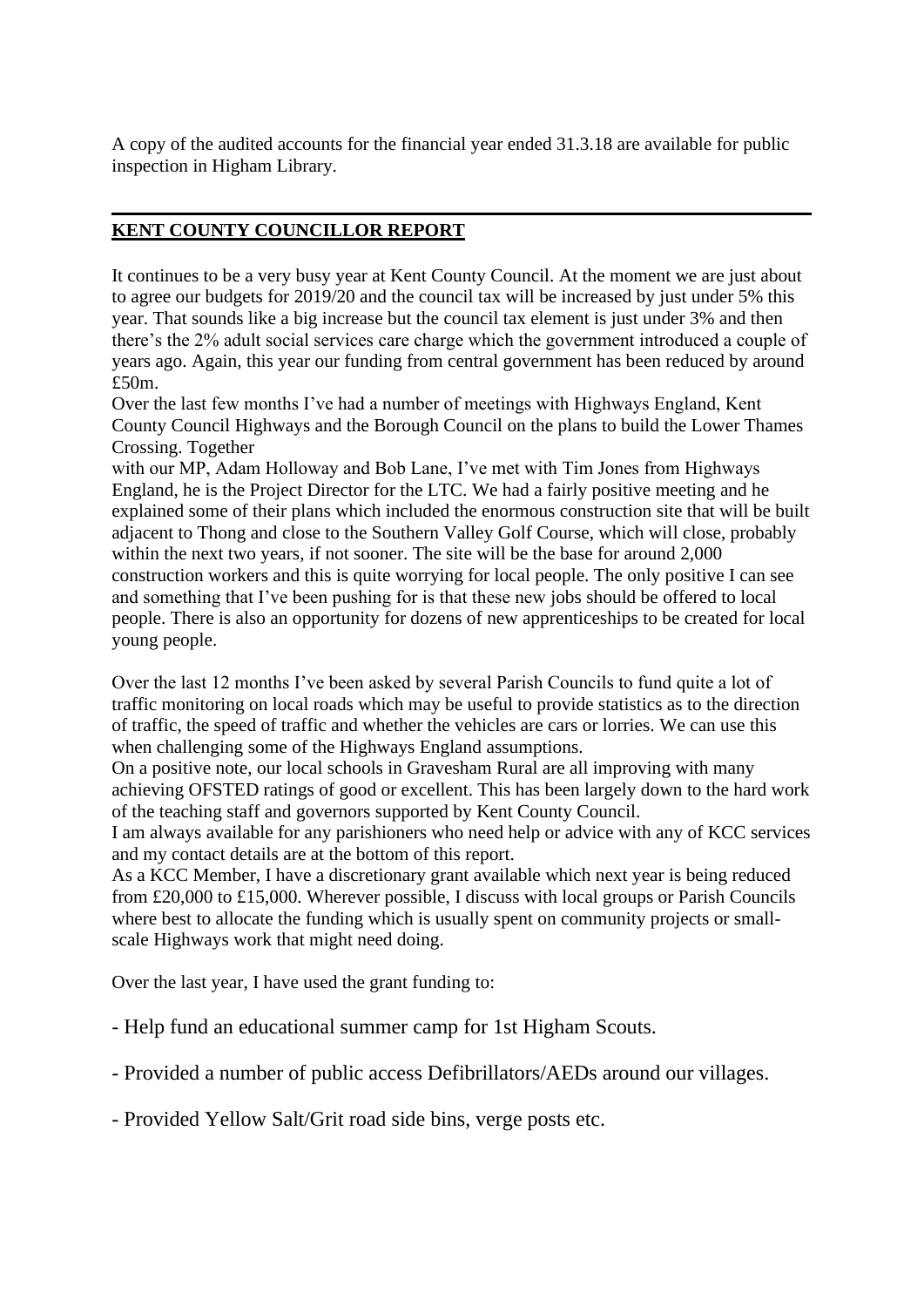*Bryan Sweetland, KCC Councillor for Gravesham Rural* Telephone: 07976 309171 but e-mail is best: bryan.sweetland@kent.gov.uk

## **KENT ASSOCIATION OF LOCAL COUNCILS (KALC)**

This organisation, of which Higham Parish Council is a member, helps local councils with legal advice, training and all matters arising from day-to-day business of your Council. Individual Councillors and Parish Clerks have access to the Association for this valuable service.

Usually two members of the Parish Council attend local meetings held for all Parishes within Gravesham Borough where local issues are raised and discussed. This may include local planning developments and their impact, lorry parking, the Lower Thames Crossing and Police matters.

An annual conference takes place at Ditton where our representative Councillors are able to talk with Councillors from other Kent Parishes to discuss various matters. The November 2018 conference marked the 71st Annual Meeting.

*Councillors John Grey and Alan Howard*

## **REPORT FROM BOROUGH COUNCILLOR**

It was a very great pleasure and privilege for me to serve as Mayor of Gravesham. I thank all those who did me the great honour of presenting me with a magnificent portrait in full mayoral robes. I have donated this to the Parish Council. It will eventually be placed in the Memorial Hall, alongside that of a previous Mayor, Pat Oakeshott. My grateful thanks go to all.

As Mayor, my wife and I had performed over 280 engagements (not including meetings) over the whole Borough. After retiring from the Mayoralty, I had assumed that life would become somewhat easier. I was wrong. Apart from being invited back to many organisations, I have taken on many new duties. On retirement I was appointed immediately to the Council Cabinet, firstly taking on the portfolio of Community Services and then Housing. This has resulted in attending many meetings and events throughout the area. During this difficult time, I have tried to combine as many events and duties in Higham as is possible. I have and always will fight to defend the Parish from inappropriate development in the Green Belt and will continue to offer help and support with planning applications. With your help I will continue to do so.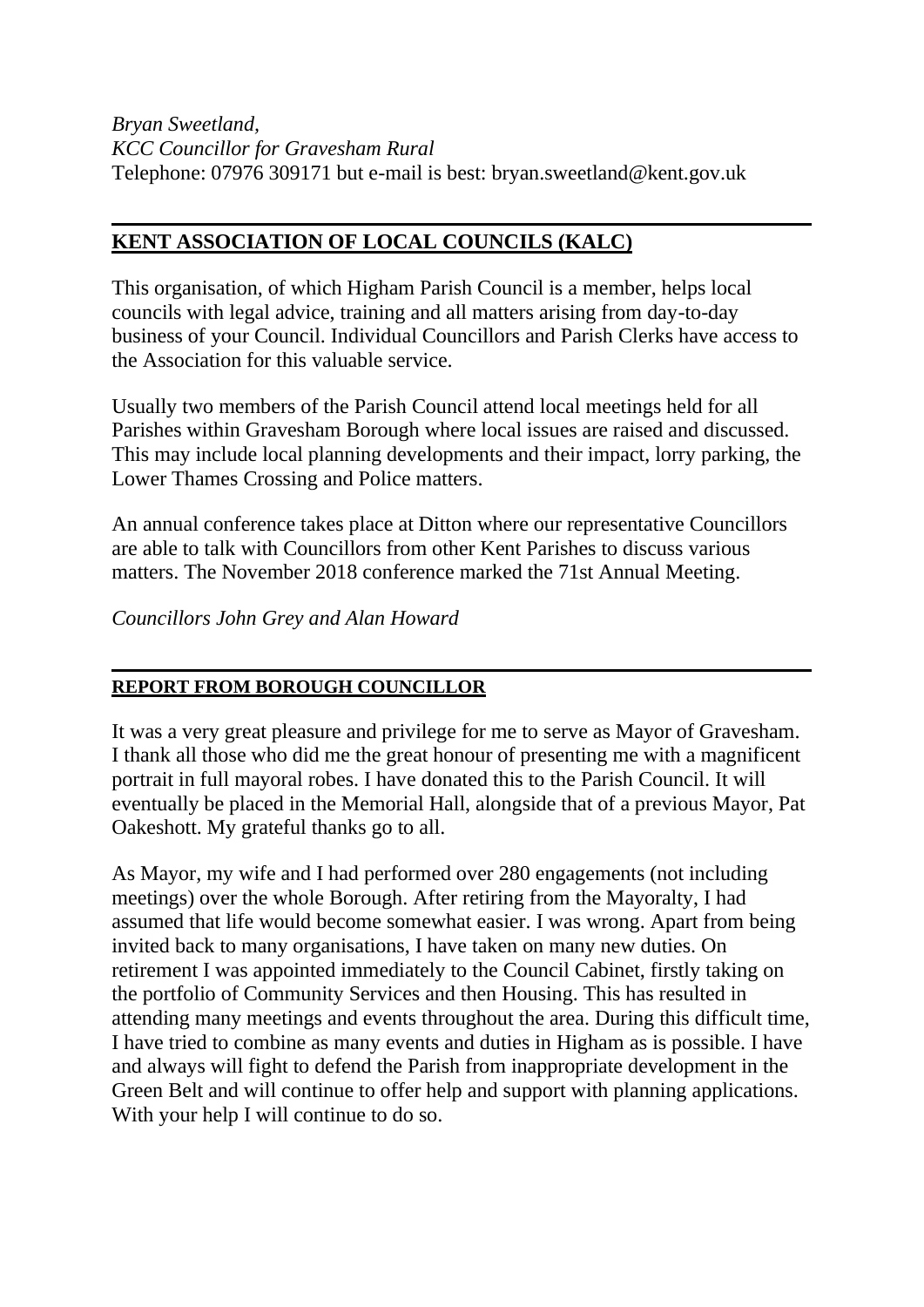The Borough Council is under constant pressure with reductions to its budget from central Government. However, I pay tribute to all the Council's staff for all they do to continue to provide essential services. They are dedicated professionals who have given over and above what is required of them.

I thank all of you for your help and encouragement.

*Harold Craske, Borough Councillor*

## **VILLAGE CORRESPONDENT**

Higham has a village correspondent who is your link to the local press in the Gravesham area. If your group or association has any news they wish to share please contact LIZ JEFFERY on telephone 01474 747090 or by e-mail: jefferyelizabeth18@googlemail.com

## **PLANNING COMMITTEE**

Over the past year residents' planning applications have been plentiful and it's pleasing that so many prefer to improve their homes rather than to move on. I am happy to report that the majority of applications have been recommended by Higham Parish Council for approval by Gravesham Borough Council which takes our comments into consideration. The Parish Council tries to support as many applications as it can but this is not always possible if the neighbours have concerns regarding the plans or they are not in keeping with the immediate area.

To maintain the ethos of the village I continue my pledge to try to preserve the Green Belt and this may impact on certain planning applications which infringe Green Belt land.

Please continue to submit your planning applications as we welcome improvement and enhancement of the village without unnecessary and unbecoming expansion.

*Les Pearton*

#### **RURAL HOUSING**

Your Parish Council strongly objected to 'Older Peoples Bungalow' and 'Mixed Housing' on Canal Road, as it was felt that it was too far away from any facilities (doctor's surgery, shops and library) with an infrequent bus service. Since the objections, it is hoped that the application has been abandoned by the Borough.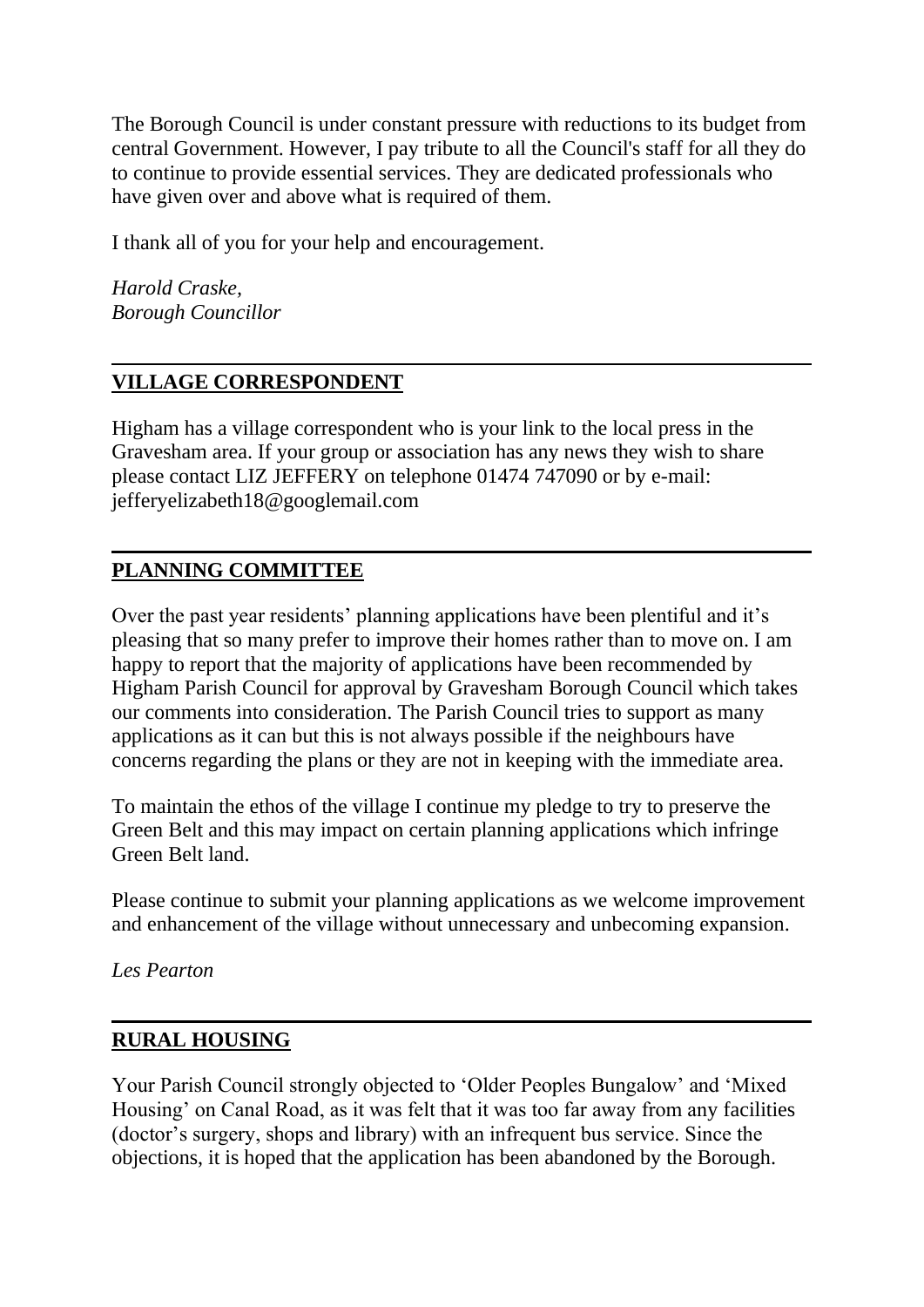The other application for housing was at the back of the station car park. This was, again, considered unsuitable for living by the Parish Council and an objection was registered with the Borough. It was considered to be more suitable for the original plan for four industrial units to be built on the site.

*Pat Oakeshott*

## **LOWER THAMES CROSSING**

Consultation took place between 10 October and 20 December 2018. Over 26,000 people responded to the questionnaire.

Highway's England say 'The next stage of the project's development will be to work through people's comments in detail and use them to produce an updated design which will be submitted to the Planning Inspectorate for planning consent. The application and examination process will offer people a further opportunity to share their views on the project. Subject to statutory processes construction could start in 2021, with the new road opening to traffic in 2027.'

*Sue Sparks*

## **HIGHAM COMMUNITY PAVILION**

During 2018, apart from the village volunteers improving and maintaining the outside grounds of the Pavilion, very little work was undertaken on the refurbishment of the interior.

I'm very pleased to announce that since the beginning of 2019 a new group of volunteers have joined the team, problems have been resolved and the interior refurbishment has progressed at a fast rate.

A new heating system was installed and commissioned in January, followed by the extension and fitting out of the kitchen. Progress is now being made on building a disabled toilet, refurbishing the existing toilets and fire exit and entrance ramps to allow disabled access to the building.

It is hoped to have a grand opening event for the Higham Community Pavilion in late summer or early autumn 2019, where Higham residents will be able to see what refurbishments the Pavilion has had and how their community groups will be able benefit from the facilities available.

*Peter Allinson, Pavilion Management Committee*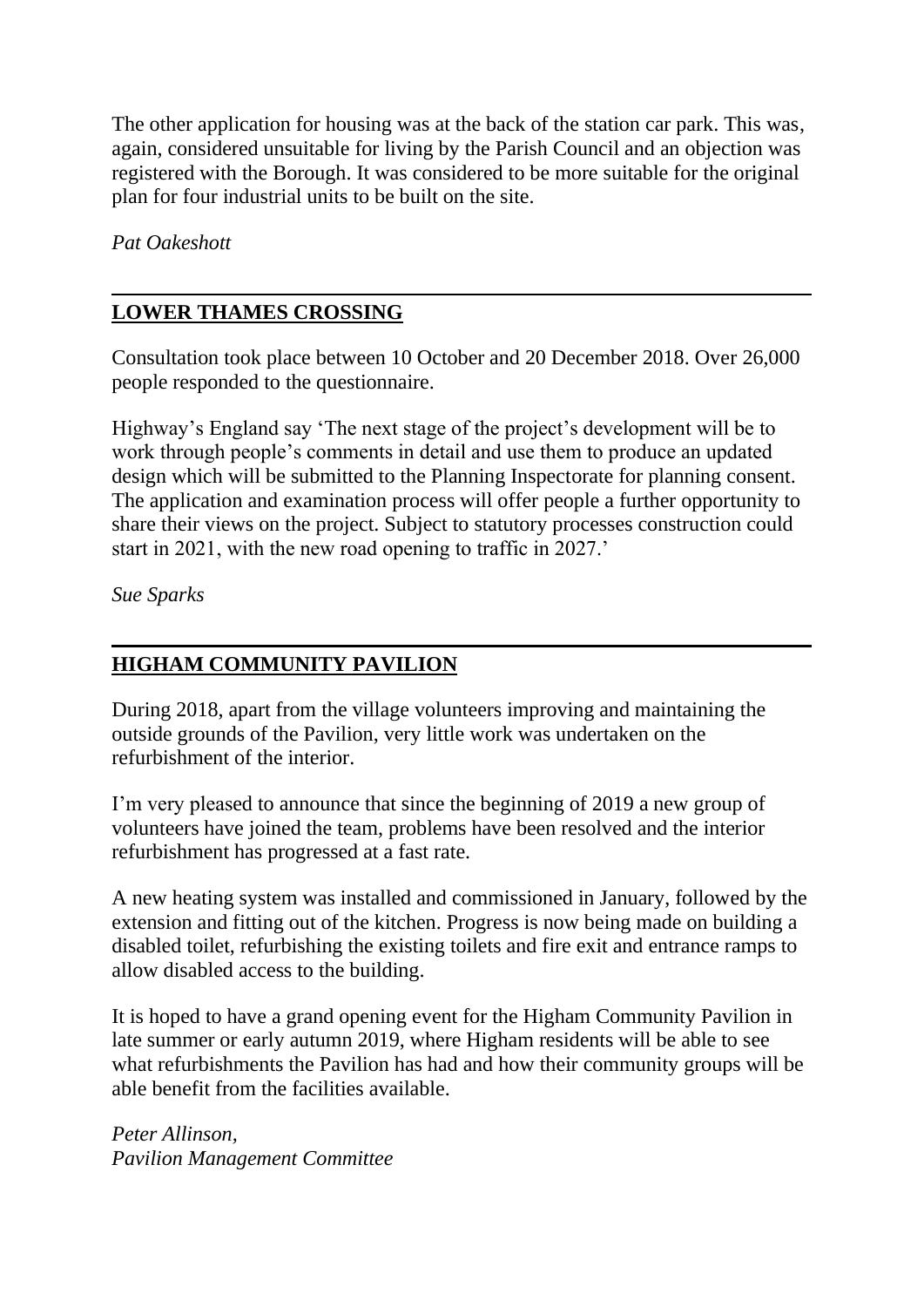## **RECREATION GROUND**

February 2019 witnessed the start of the Parish Council's five-year plan of maintenance and improvement works to the Recreation Ground.

The first phase of the work involved having a full survey of the condition of the 73 trees surrounding the Recreation Ground and the Multi Use Games Area.

Using the results of the survey, work was started in February to pollard and undertake preventative maintenance upon the most vulnerable trees. This work was then halted due to regulations designed to protect nesting birds and will restart in the autumn.

Other improvements to the Recreation Ground and its facilities are planned for the coming next five years to provide easier access, more play equipment and, ultimately, more activities and pleasure for the residents of Higham to enjoy.

The Recreation Ground is a great asset to Higham and village life, so please respect it and help to keep it free of litter and dog mess for all residents to enjoy.

*Peter Allinson*

## **PROBLEMS!**

If you should spot a street light not lit or a pothole developing in a road please personally report it direct to Kent Highways on 03000 418181 or via their web site at **[www.kent.gov.uk/roads-and-travel/report-a-problem](http://www.kent.gov.uk/roads-and-travel/report-a-problem)** providing as much information as possible, for example, which property is the problem outside of, number on lamp standard, how deep the pothole is, etc, as this means that it will be dealt with more quickly and a specific reference number will be given for you to check on progress.

Thank you.

## **RIGHTS OF WAYS**

I have walked most of the Rights of Ways in the Parish and found them in good order. Unfortunately, horse and rider are still using the footpaths and churning them up making some unwalkable in wet weather.

A footpath off Canal Road has been very overgrown with overgrowth from the railway land and there were also broken steps along the way. I informed the Rights of Way Officer and he has arranged a superb clearance, had the steps mended and even a hand rail fitted.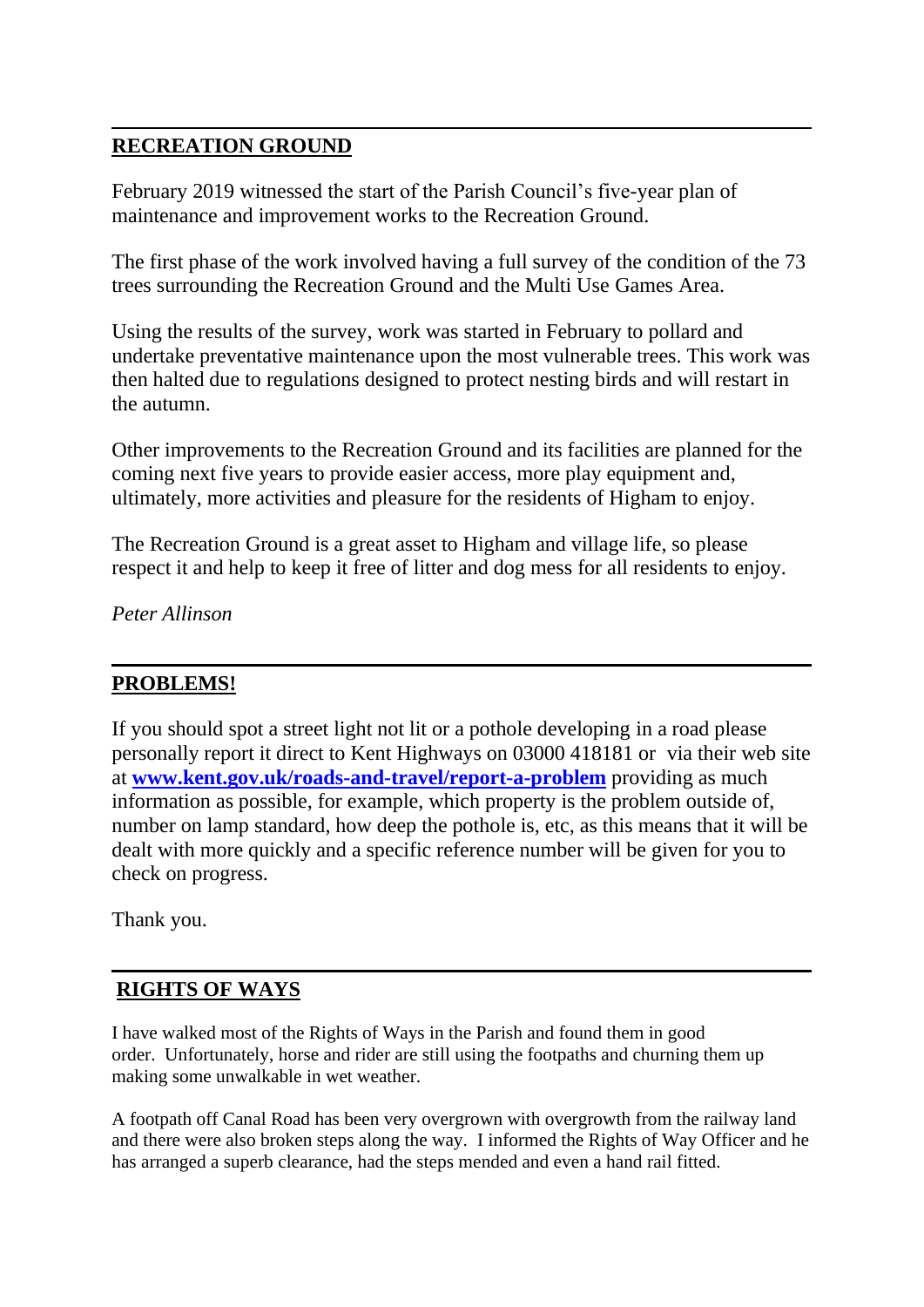I have heard that the long-distance Thames Path from source to the barrier is being extended to the sea. This means that the public footpath from Gravesend past Shorne and Cliffe Fort will be improved.

*Anne Waugh*

## **ALLOTMENTS**

Another busy year on the Allotments – especially with the long hot summer of 2018!

Tenants have been working hard to plant and harvest vegetable and fruit crops. It's very rewarding when you pick those first strawberries or pull up delicious carrots ….. as well as all the fresh air, exercise and fantastic views across the countryside and marshes down to the river.

If you like the sound of this and are interested in renting a plot (just £25 per year) there are some vacant plots, so get in touch and we can arrange a visit so that you can find out how it all works.

Contact the Parish Clerk by e-mail highampc@hotmail.com or telephone 01474 822642.

*Sue Sparks*

## **THANK YOU, HIGHAM VILLAGE!**

Once again thanks must go out to the residents of Higham for their generosity during 2018. A magnificent total of £2,435 was collected in Higham over two separate days of activities.

On Friday, 16 November the 1st Higham Scout Group (Beavers, Cubs, Scouts and Leaders) along with village volunteers collected non-stop from 6am to 8.30pm at Higham Station, during the morning rush hour, outside the shops in School Lane during the day and going house-to-house, during the early evening. The generosity of the Village meant that £2,078 was passed onto the BBC 'Children in Need' Charity to help children less fortunate than us. This collection was the 30th consecutive year that the 1st Higham Scout Group have collected for 'Children in Need' and was the third highest total ever collected.

On Friday, 14 December the seventh Higham Christmas Fayre was held outside the parade of shops in School Lane. Sadly, our one market stall is not quite the size of the Manchester or Continental Christmas markets but we still managed to raise £357 which was split equally between The Kent Air Ambulance and the Ellenor Hospice, this being the largest amount collected so far.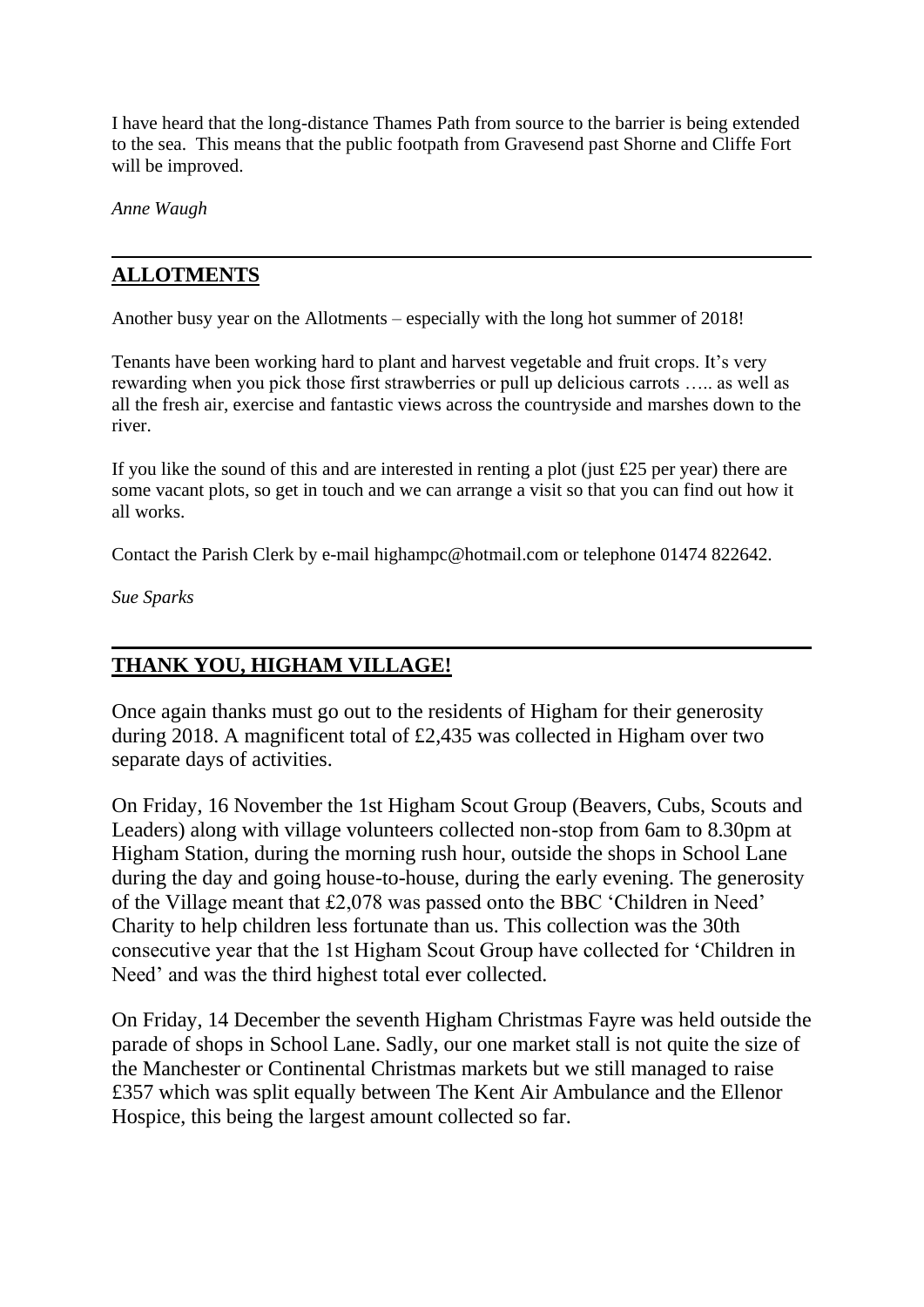Our thanks go out to all those who donated and especially to the residents who donated raffle prizes and Christmas items to sell, along with all the shops in the School Lane parade and the Higham Post Office for their generous sponsorship, raffle prizes and help on the day.

If you want to help or donate time, raffle prizes, Christmas items to sell or run another stall at the eighth Christmas Fayre, please do not hesitate to contact Peter Allinson on 01474 823806 for more details.

*Peter Allinson and Nigel Gillett*

#### **PARISH WEBMASTER**

Your single source on-line for local Higham events, news, photographs and information on village organisations, as well as Parish Council meeting dates and documents, is here: **www.higham-kent-pc.gov.uk**. It has main village events and celebrations plus information on: Community Pavilion Project, Lower Thames Crossing, Councillor & Community Warden Surgeries, Gardens for Pleasure Competition and much, much more.

In the coming few weeks, a refreshed and restyled parish website will be launched. Have a look and let us know what you think!

Any village group or society is welcome to publish important information for the community. Please contact Linda Carnall, Parish Clerk, on 01474 822642 or e-mail enquiries@higham-kent-pc.gov.uk

*Clive Stanley, Parish Webmaster*

**學學學會 \* \* \* \* \* \* \* \* \* \* \* \* \* \*** 

#### **SNOW!!**

A big thank you to those residents who cleared snow from their roads and pavements and helped their neighbours this winter.

We have a group of volunteers for our village Snow Team. They will respond to requests from residents – who need help clearing snow or getting shopping, as well as gritting some of the communal areas.

If you, or someone you know, needs help during snowy/icy weather – contact the Parish Council (highampc@hotmail.com or telephone 01474 822642 or message us via the Higham Parish Council Facebook page).

Information about salt bins and gritting is on the Kent County Council website **[www.kent.gov.uk](http://www.kent.gov.uk/)** or contact the Parish Council (e-mail and telephone number above).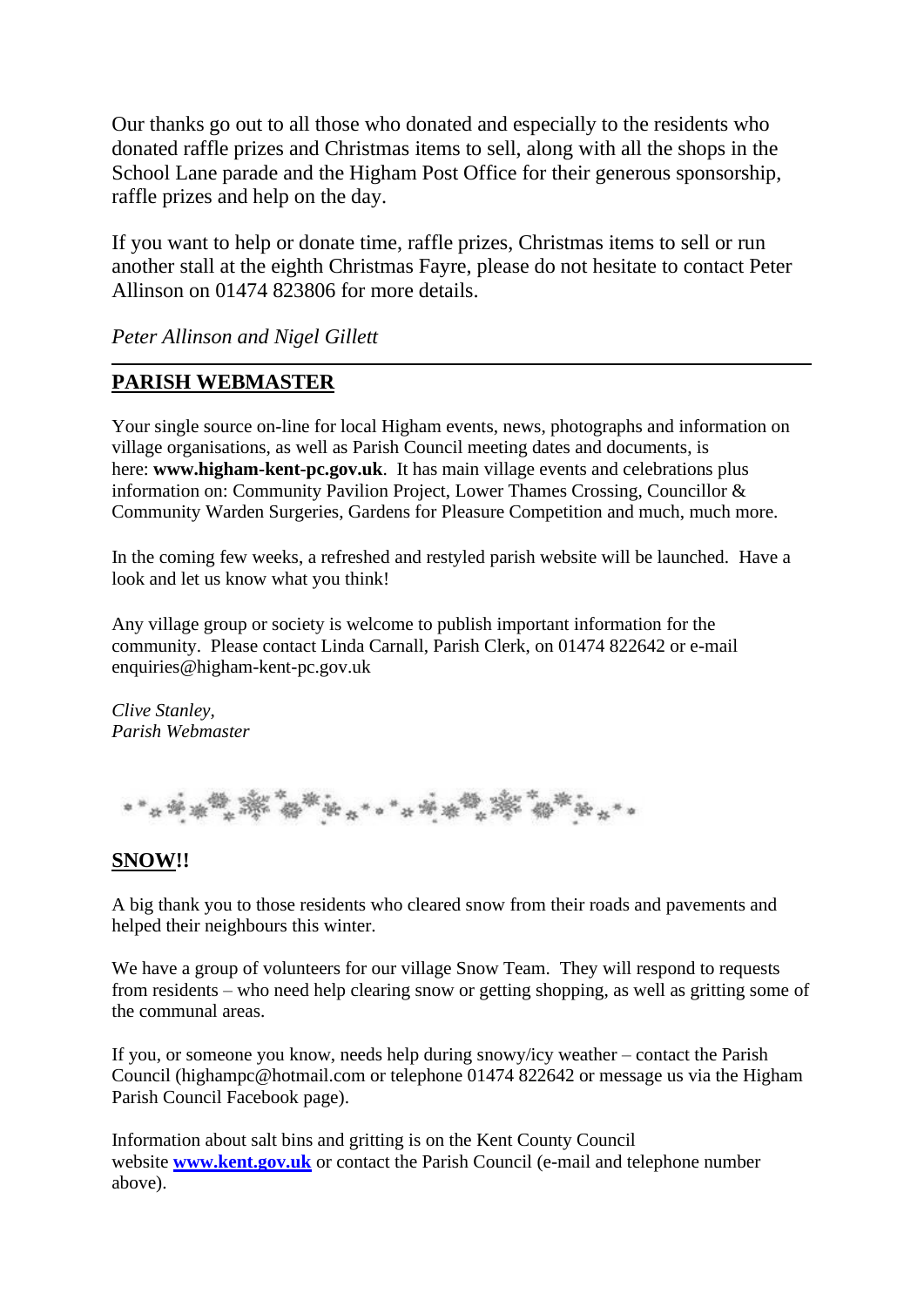The Parish Council has installed some additional salt bins and has supplies of extra salt.

**The salt/grit in the KCC bins and the Parish Council bins is only for use on the village pavements and roads. Please do not use it for your own drives and paths.**

If you would like to volunteer for the Snow Team, please contact the Parish Clerk.

*Liz Jeffery*

#### **SNOW AND ICE – USEFUL INFORMATION**

When snow and ice are forecast... just a reminder that the salt bins in the village have been filled by KCC. The mixture in the bins is for use on village roads and pavements. Please do not use it on your home drives and paths.

Updates on weather and road conditions will be posted here on the Parish Council Website or you can contact us via e-mail at: **enquiries@higham-kent-pc.gov.uk** or **telephone 01474 822642**.

Weather updates can be found at: **[www.metoffice.gov.uk/public/weather/warnings#?date=2019-01-31](http://www.metoffice.gov.uk/public/weather/warnings#?date=2019-01-31)**

The Kent County Council Twitter account is a good source of information: **<https://twitter.com/KentHighways>**.

KCC Highways Traffic updates can be found at: **[www.kenttraffic.info](http://www.kenttraffic.info/)**

Cold weather advice at **[https://kccmediahub.net/cold-weather-warning-kent-urged-to](https://kccmediahub.net/cold-weather-warning-kent-urged-to-keep-warm-and-well745)[keep-warm-and-well745](https://kccmediahub.net/cold-weather-warning-kent-urged-to-keep-warm-and-well745)**



If you see fly tipping in progress – phone 999 and report it to the Police.

If you find fly tipping – report it to Gravesham Borough Council **[www.gravesham.gov.uk/flytipping](http://www.gravesham.gov.uk/flytipping)** or phone 01474 337000.

If you are looking for someone to get rid of rubbish for you – follow these guidelines: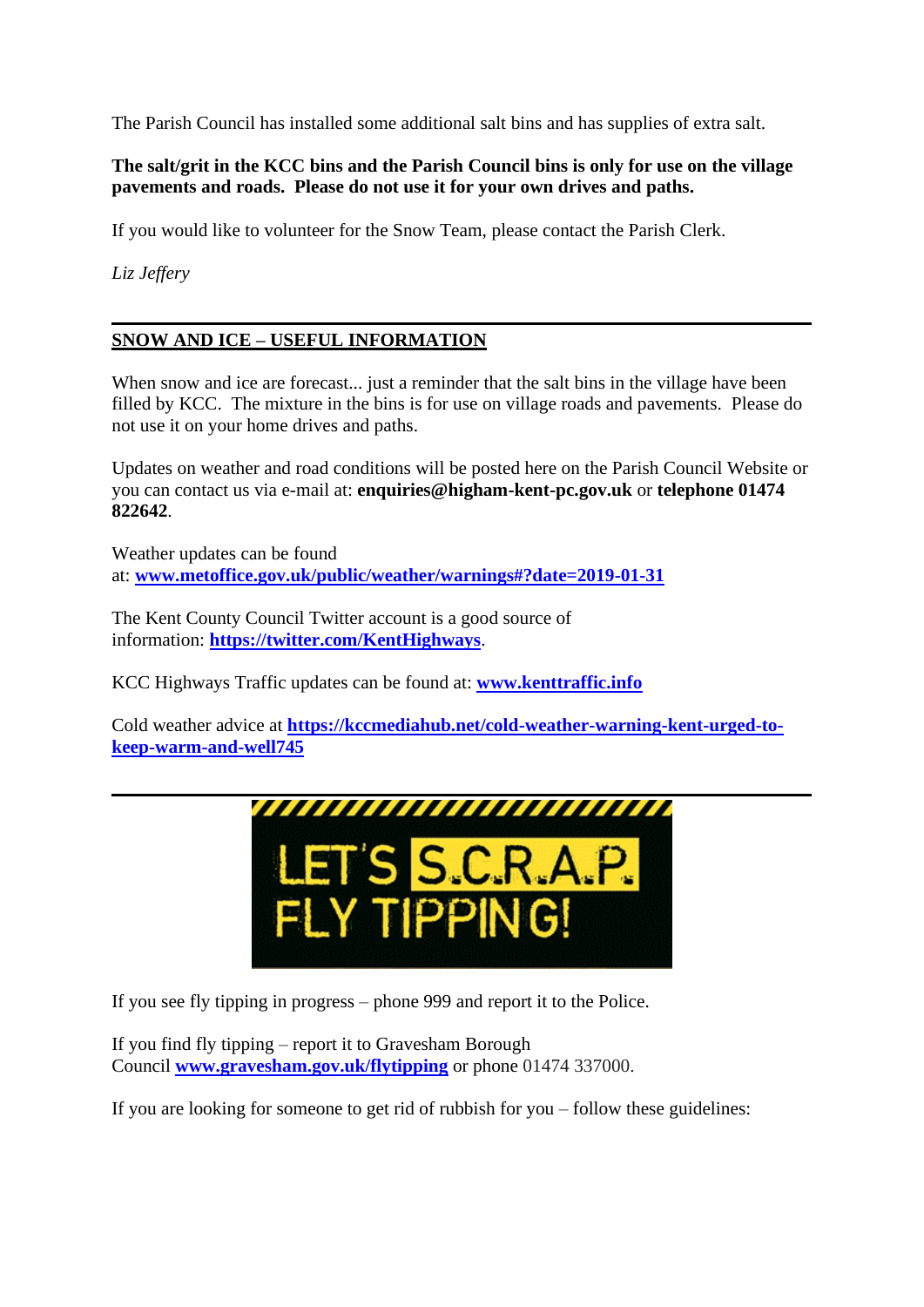

#### **DOGS**

Supplies of dog waste bags continue to be available for Higham residents from Higham Library.

DON'T FORGET AS LONG AS YOUR DOG WASTE IS IN A BAG IT CAN BE PLACED IN ANY RUBBISH BIN WITHIN THE VILLAGE. BAG IT -- BIN IT!

#### **POWER CUT? CALL 105**

105 is a new three-digit national power cut phone line that people can call to report, or get information about, power cuts if you find yourself without power during severe weather or other incidents. Instead of calling your energy supply company (that you pay your bills to) the new 105 number will put you straight through to your local electricity network operator (in the case of Higham this is UK Power Networks).

You can also call 105 with any welfare concerns related to a power cut, or if you are worried about the safety of over or underground electricity cables or substations.

You can call 105 from most landlines or mobile phones and calls are free of charge.

More information can be found at: **[www.powercut105.com](http://www.powercut105.com/)**

#### **VIRGIN CABLES BROADBAND CONNECTION SPEED**

If enough people register, then Virgin will consider laying cables, which would make a huge difference to the Broadband connection speed available in Higham. For more information, please go to:

<https://cablemystreet.virginmedia.com/#!/new-build>

It only takes a couple of minutes to register.

Thank you.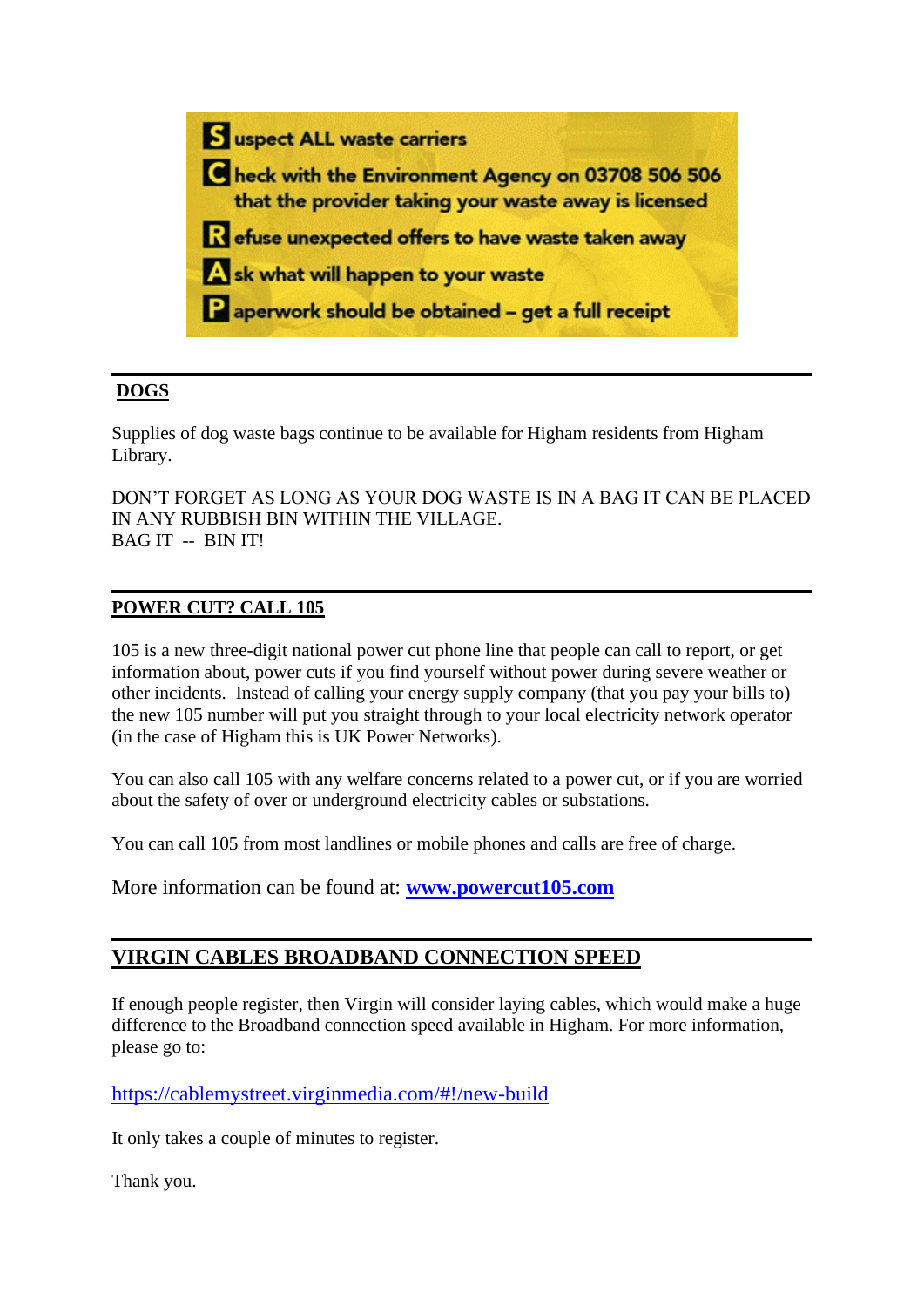#### **HIGHAM GARDENS FOR PLEASURE COMPETITION 2018**

This is an [annual competition](http://www.higham-kent-pc.gov.uk/2018/gardens.html) organised by Higham Parish Council and judged on our behalf by horticultural officers from Gravesham Borough Council. There are no entry forms for Parishioners to complete as every front garden in the village is considered when the judges tour the Parish looking for gardens that give the passer-by the most visual pleasure. In reaching a final decision the judges award points for colour, choice of plants and cultivation, and the overall design of the garden.

Last year marked the 34th anniversary of the competition. The following prize-winners received their awards from the Deputy Mayor of Gravesham at a presentation before the Parish Council Meeting which was held on Monday, 26 November 2018 in Higham Library.

| <b>FIRST PRIZE</b> (Silver Rose Bowl Trophy, Garden Gift Token and framed<br>certificate)                                                                                                                                           |
|-------------------------------------------------------------------------------------------------------------------------------------------------------------------------------------------------------------------------------------|
| Anne and Robin Miles, 13, Highwoods Close.                                                                                                                                                                                          |
| <b>SECOND PRIZE</b> (Garden Gift Token and framed certificate)<br>June and Anthony Stevenson, 3, Hayes Close.                                                                                                                       |
| <b>THIRD PRIZE</b> (Garden Gift Token and framed certificate)<br>Jennifer and Michael Papadopulos, 'Hanklit', 12, Charles Dickens Avenue.                                                                                           |
| 'HIGHLY COMMENDED' (Garden Gift Token and framed certificate)<br>John Thornton, 26, Chilton Drive.                                                                                                                                  |
| 'BEST HANGING BASKET AND CONTAINERS' FIRST<br><b>PRIZE</b> (Garden Gift Token and framed certificate)<br>Heather Golding and Trevor King, 'The Banks', Chequers Street.                                                             |
| 'BEST HANGING BASKET AND CONTAINERS' JOINT<br><b>SECOND PRIZE</b> (Garden Gift Token and framed certificate)<br>Sarah Wall, 5, Providence Cottages, Crutches Lane.<br>Mary and Nigel Wright, 6, Providence Cottages, Crutches Lane. |
| 'BEST HANGING BASKET AND CONTAINERS' THIRD PRIZE<br>(Garden Gift Token and framed certificate)<br>Evelyn Leach, 'Highfields', 32 Telegraph Hill.                                                                                    |
| 'BEST HANGING BASKET AND CONTAINERS' - HIGHLY<br><b>COMMENDED</b> (Garden Gift Token and framed certificate)<br>Jacqueline and Timothy Cousins, 9, Vicarage Row, School Lane.                                                       |
| 'MOST COLOURFUL COMMUNITY FACILITY WITHIN<br><b>HIGHAM'</b><br>Merston Court, Hermitage Road.                                                                                                                                       |

**PCSO**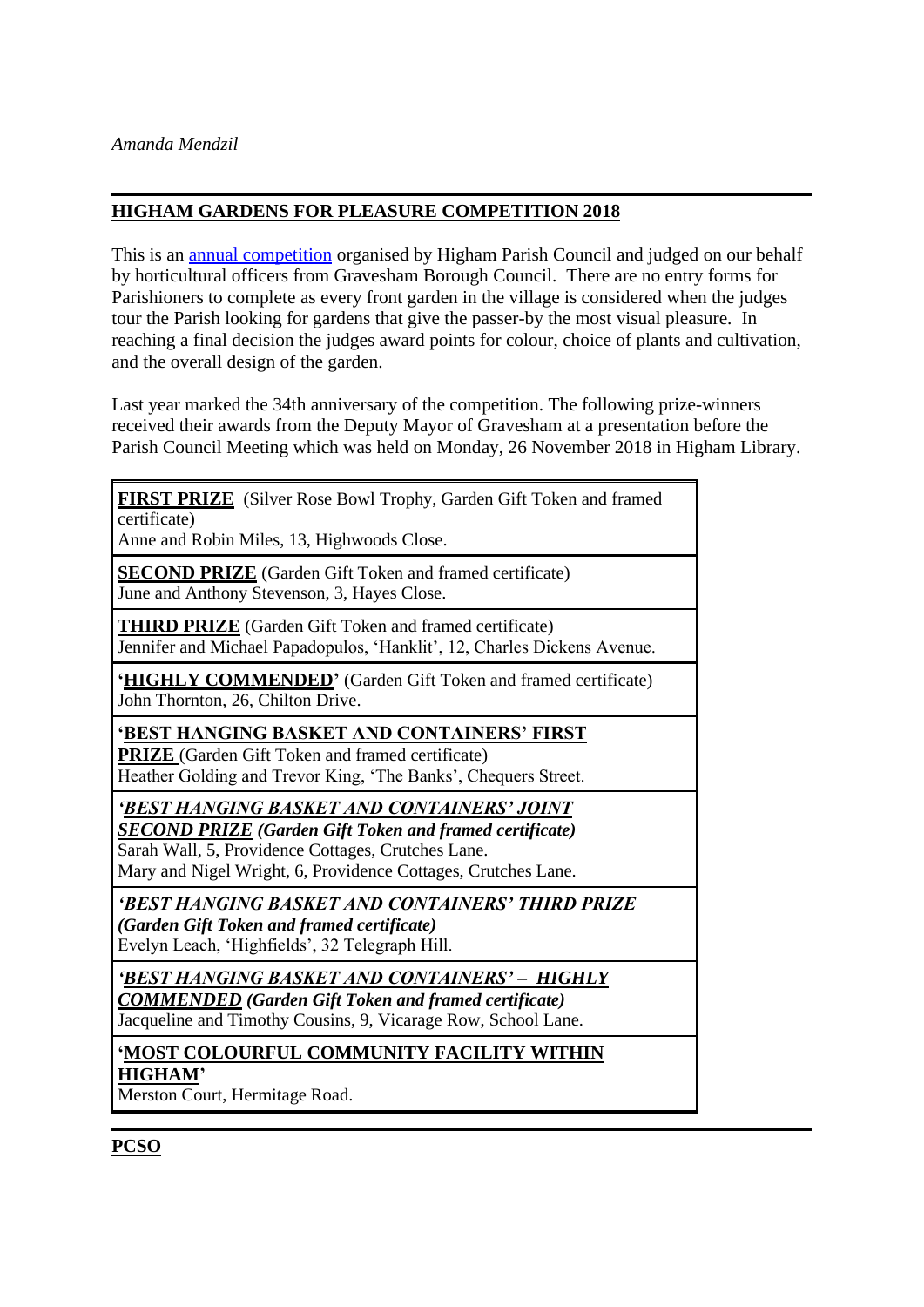My name is Joanne Hartley and I am a Gravesham PCSO, currently covering Higham and surrounding areas. I will be spending a large amount of my time patrolling these locations including Higham, in order to deter crime and ASB and will be a visible presence as often as I can.

Crime often leaves victims feeling uncomfortable in their own homes – something that nobody should have to feel. Local police officers and PCSO's will continue to work hard to identify offenders and gather intelligence but would also like to take this opportunity to encourage you to take measures to help protect your property by taking the following simple but effective measures:

- If you are out of your home ensure all windows and doors are shut and locked, even if you are just in the garden.
- If you have not got one already, consider installing an alarm or security lights as they act as a deterrent.
- Keep valuable items and keys out of sight and away from windows and doors.
- Security mark your valuables, this makes them less desirable to thieves and can also help us to trace stolen goods. You can also register your valuables on immobilise.com which is a national property database.
- Record all serial numbers of your property, for example IMEI number on your mobile phone – on most mobile phones you can obtain this by simply typing \*#06#, serial numbers on televisions, laptops and other electrical equipment.

To finalise, we will continue to endeavour to attend community events such as fetes and please keep an eye on the Kent Police website and our social media such as Twitter, for any upcoming crime prevention events in the area.

*PCSO Joanne Hartley*

#### **COMMUNITY WARDEN**

It has now been a year since Steve Gray retired and I took his place as Warden for the area, this has gone very quickly. I would like to thank the Parish Council for their support and help over the past year. There has been a lot of good work which has taken place behind the scenes that the villagers are unaware of. The two biggest problems that I had when I took over the role were the lorry trailer and coach parked in Gad's Hill lay-by. Although this took a lot of work, I can confirm that they have now been removed for almost a year and the issue of dog fouling on the public footpaths, although it takes less than 15 seconds to clear the mess, put it a bag and dispose of it in an appropriate bin. Bags can be obtained free of charge from the library. These are much cheaper than the £1,000 fine which will be imposed on the owner, when successfully taken to court for the matter.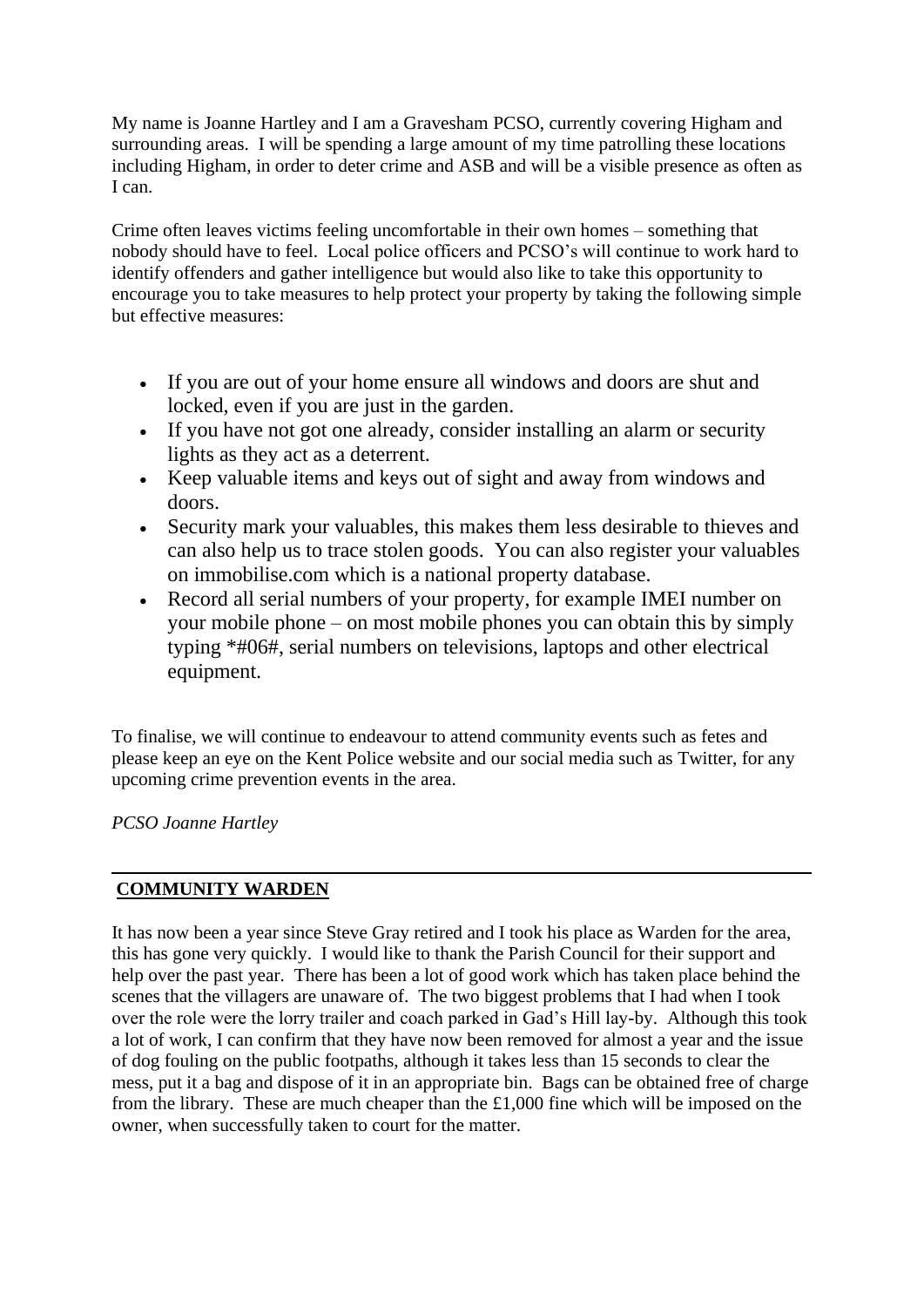Higham is a lovely village and we must all do our bit to keep it so. The Warden Surgery has been successful; this is held in the village library on the last Thursday every month from 2.30 to 4pm, with people passing on information in relation to various issues. One of the issues resulted in the arrest of a person for selling stolen property. I would reiterate that any information provided at a Warden Surgery is handled in the strictest confidentiality.

Many thanks for your continued support.

*Paul Hassell, Community Warden*

#### **HIGHAM SPEED WATCH**

Higham Speed Watch is one of several schemes in Kent supported by Kent Police which monitors traffic speeds throughout the County. Although no drivers are prosecuted persistent offenders do receive a letter from the Police reminding them of the dangers of speeding. They may also carry out their own checks in areas where there have been a high number of speeding vehicles reported. If you are interested in becoming a volunteer to help keep Higham roads safe, please go to the Community Speed Watch website: **[www.communityspeedwatch.co.uk](http://www.communityspeedwatch.co.uk/)** and click on register and follow the links to Higham Speed Watch Group. Or, you may e-mail me at peter@pleakey.co.uk

Volunteers can come to as many or as few sessions which last one hour as they wish.

*Peter Leakey, Group Co-ordinator Telephone: 07815 721966.*

## **HIGHAM CONGREGATIONAL CHURCH**

As we move further into 2019 we reflect on the events of 2018. There have been many happy memories and a few sad ones. On 11 November we joined with the nation in commemorating the 100th anniversary of the ending of WWI. A Roll of Honour hangs on the wall of the church naming those from the Sunday School, both teachers and pupils who fought for their King and country. Four teachers and 46 pupils are listed. Eight of the lads made the supreme sacrifice and a couple of families lost two of their sons. They were the Rose brothers Norman (1915) and Charles (1918) both aged 18 years-old, from Frances Cottages, and the Ironmonger brothers Frank age 18 (1914) & Ira age 20 (1915) from Brookers Cottages. "We will remember them".

Ministers from a number of other churches continue to support us by sharing in the ministry every Sunday morning at 11am. You will be warmly welcomed if you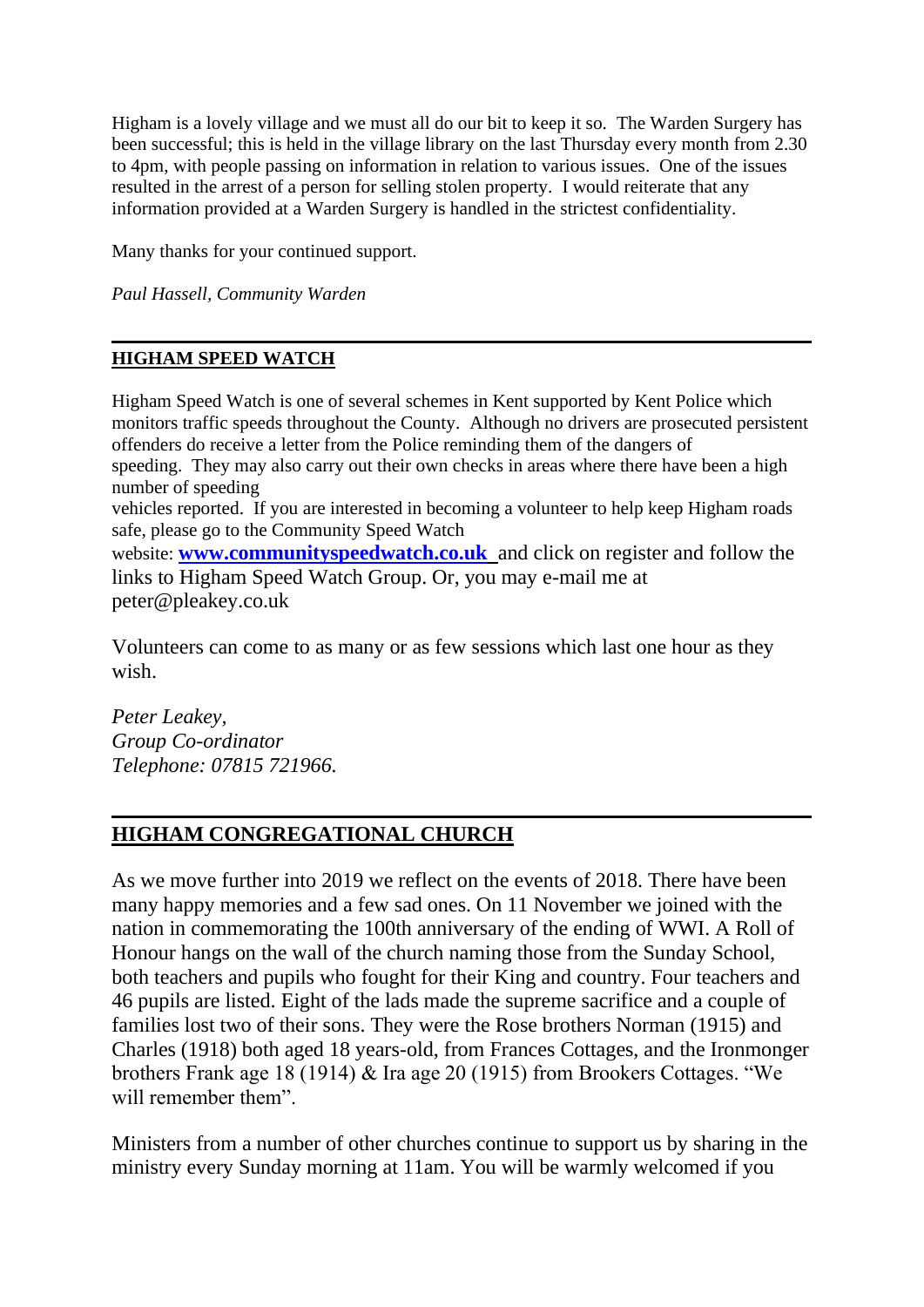care to join us.

The Coffee Mornings in 2018 were again very successful and a number of good causes benefited to the sum of £1,200. Dates for your diaries for Coffee Mornings in 2019 are: 27 April; 25 May; 29 June; 27 July; 31 August and 28 September. These all take place from 10am until 12 noon. You are cordially invited to pop in and meet the neighbours and enjoy a chat and a cuppa.

*Peter Relf, Secretary 01474 322195 / E-mail: pmyrw65@gmail.com*

#### **THE FRIENDS OF ST MARY'S CHURCH**

2018 proved to be another busy year for The Friends of St Mary's Church. The events season started in May by a return visit by This is My Theatre and a magical performance of 'A Midsummer Night's Dream'. In June we had the return of the Quirky Quiz and on the 6th there was a talk by local author and conservationist Carol Donaldson and artist Fiona Spirals on their love and experiences of the North Kent Marshes. On 30 June we welcomed the City of Rochester Ensemble performing works by Mozart and Haydn. Higham Choral Group held their Summer Concert at

St Mary's on 7 July and on 28 July our ever-popular Jazz Night saw The Dave Bowdler Trio and international cabaret star Steve Galler, play to a sell-out audience. The final event in our calendar for 2018 saw a weekend of Arts and Crafts with artists and crafters encouraging visitors to explore their creative side and join in.

2019 marks 10 years since the current Friends of St Mary's were formed. To mark this anniversary, we have plenty of exciting events lined up for 2019. These include the return of This is My Theatre performing 'The Wind in the Willows', an evening with John Vigar, renowned Ecclesiastical Historian, including a talk entitled 'For Weddings, Baptisms and Funerals' (anyone who came to his talk entitled 'Murder, Sex and Mayhem in English Churches' know they are in for a treat). The Jazz night will return in August promising an evening of music by favourites such as: Glenn Miller, Ella Fitzgerald, Frank Sinatra and lots more. The full events list will be available soon.

We look forward to seeing you at our events in St Mary's Church in 2019.

*Katie Lee, Secretary*

#### **HIGHAM BOOK CLUB**

There is a new book club which runs in Higham Library on the first Thursday of the month from 6.45 to 8.45pm (times can be flexible). The Librarian has the featured book in the library so please ask.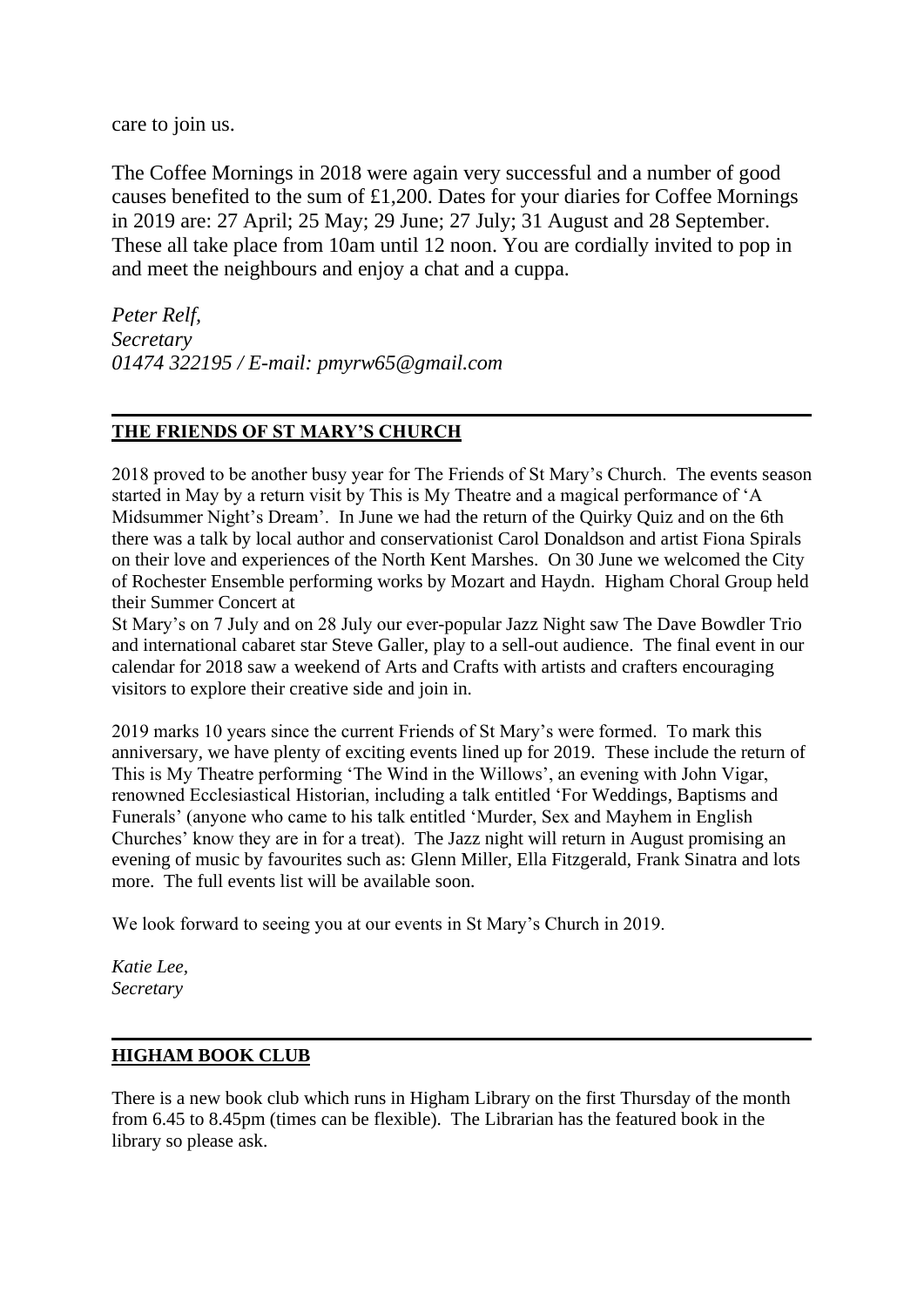#### **HIGHPARKS MEDICAL PRACTICE**

To say it's been a busy year in 2018 for the practice would be a slight understatement. In October 2018 Highcliffe Medical Practice merged with its neighbouring practice (The Parks Medical Practice) to form a new GP practice now known as Highparks Medical Practice.

Highparks Medical Practice now has 15,500 registered patients over four surgery sites listed below. The practice has six GP partners, four salaried GPs, a nursing team of eight and administrative and reception staff located at all sites.

The services the practice provides remains the same as before with the additional opportunity to access additional women's health services.

GP Partners: Dr Green. Dr Nurcombe-Thorne. Dr Hawarden. Dr Stone. Dr Hossain. Dr Bell.

Surgery Sites: Cliffe Woods – Main Site. Higham Surgery – Branch Site. Wainscott Surgery – Branch Site. Cliffe Surgery – Branch Site.

The practice website **[www.highparksmedicalpractice.nhs.uk](http://www.highparksmedicalpractice.nhs.uk/)** has a list of all sites, opening times and the services that are available to registered patients.

Finally, our patient participation group are always looking for new members. If you would like to get involved and be part of discussions regarding future developments or wider NHS policy that will affect the practice please contact any reception to receive invites to the next meeting.

*Kevin Creasey*

## **GAD'S HILL SCHOOL**

The summer of 2018 saw the retirement of the former Headmaster of Gad's Hill School, Mr David Craggs, who served the school for 18 years. Under his leadership, Gad's Hill developed from a small girls' school to the thriving community it is today. Mr Craggs oversaw the construction of our magnificent Junior School and Kindergarten building, providing much-needed additional teaching space, and introduced many of our music concerts, school and house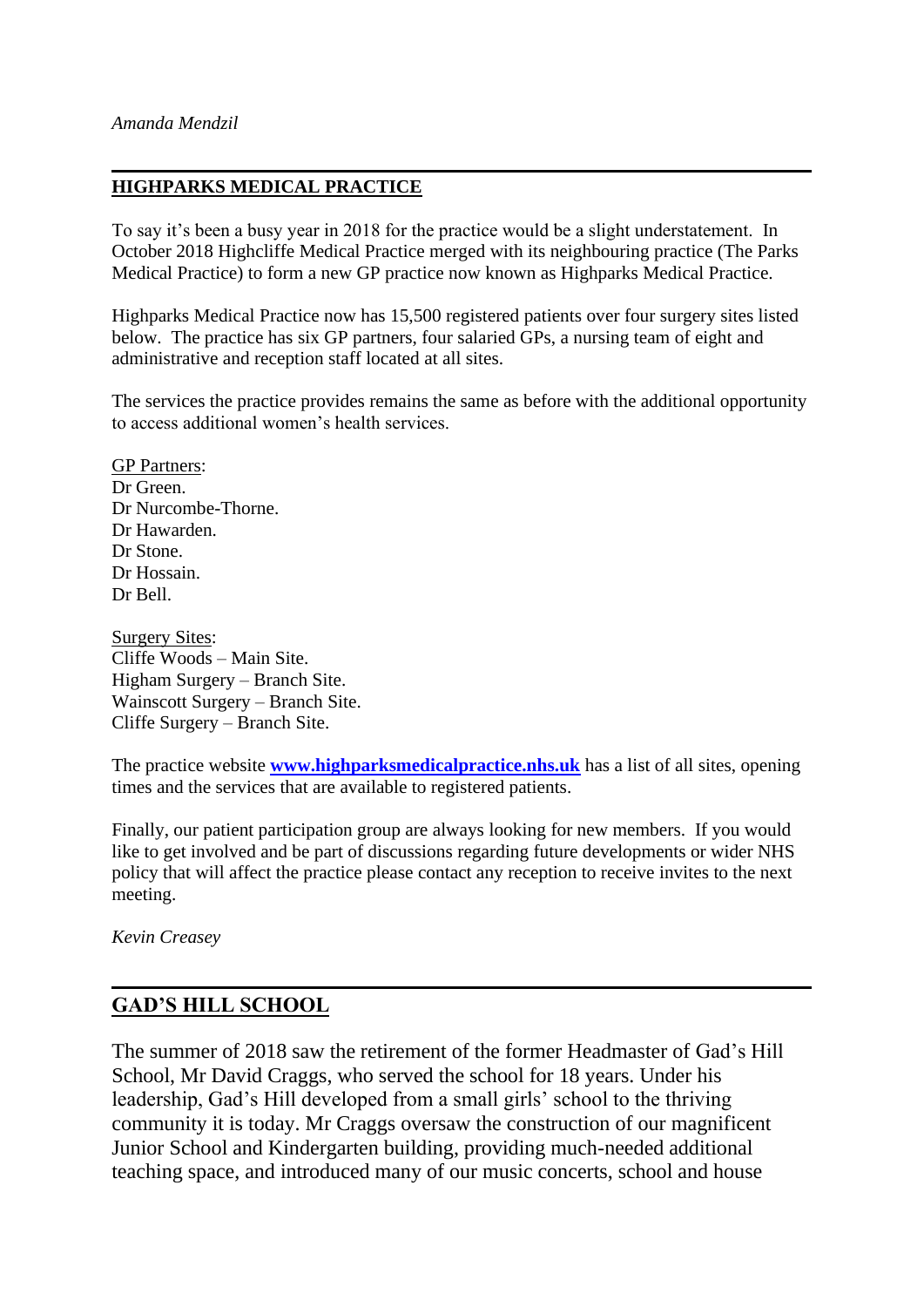plays and a Combined Cadet Force. Along with the many Old Gadshillians who gathered to celebrate his retirement in July, we wish David a long and happy retirement.

The role that the school plays in the wider community of Higham is of vital importance to me. In November, I felt the profound privilege to be able to accompany our young Cadets as they paraded through the village to St John's Church to commemorate the Armistice Day centenary, to the beat of our marching band. Our Cadets were deeply moved by the opportunity to play a small part in such a significant event, and to join with representatives of other local youth groups.

As I take on my new role, I hope to find other ways in which to be able to engage with our local community. I have always greatly enjoyed events such as our Pensioners' Tea Party, attended by many of our friends from local residential homes, and I was delighted that we were recently able to help the 1st Higham Beaver & Cub Scouts in a small way through the donation of fruit from our kitchens. A number of local residents regularly attend our summer and Christmas fayres and it is always a pleasure to welcome them.

Gravesham Council organises tours of the home of Charles Dickens on our site, with expert guides and a very good cream tea, but if any local residents are interested in seeing more of the school grounds themselves, I would always be happy to make time to show you around. Similarly, please do feel that you can make contact with me should you have any questions or comments about the school.

*Paul K Savage, Headmaster*

## **HIGHAM PRIMARY SCHOOL**

Wow! 2018 was an interesting year for Pupils, Staff and Governors at Higham Primary School.

From September 2018, I have been leading Higham School as Acting Headteacher and Mrs Levy has stepped up to full time Deputy Head. Miss Emily Wright was then appointed as Office Manager from January 2019 and she is working hard to lead an already strong and dedicated team.

ln February 2018 we took a number of our KS2 pupils to sing at the O2 in the 'Young Voices' concert. The children were amazing, a credit to the school and we are very proud of what they have achieved. The school choir, led by Mrs Cousins,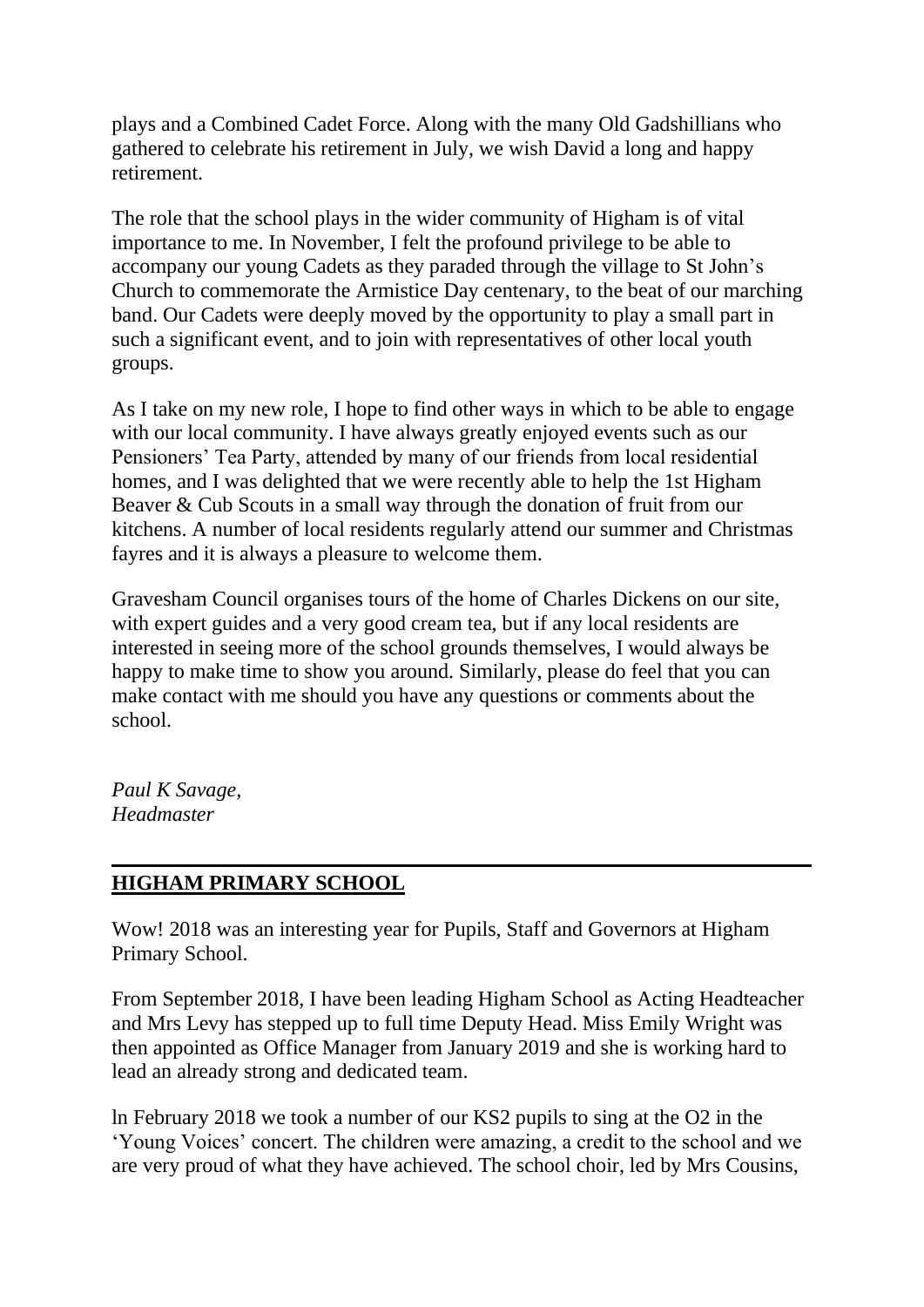also performed at St George's Church in Gravesend in July and then performed a carol concert at the Copperfield's Care Home in December. Unfortunately, due to the weather we did not make it to St John's church in 2018 for either our Easter or Christmas service, however we have high hopes to be back there in April 2019 for our Easter service 2019.

2018 also brought the 'Higham Bake-off' for Children in Need, where the School Council worked tirelessly, with the support of Mrs Levy, to raise funds for Children in Need.

November brought 'a time to remember' and led by Mrs Cousins the children created our poppy display, with each pupil making a poppy to add to the poignant memory display in the school hall. This display achieved a mention on the BBC news website, a proud moment for all involved.

Higham School PTA have played an active role in the success of the school. Without the support and dedication of our Higham School PTA volunteers we would not have the resources or fantastic events that are on offer for the children. Thank you to Mrs Molloy and her team for all of their support.

Higham Primary school continues to be a thriving village school and we are proud of the success of each and every one of our pupils. We are grateful for all of the support received and we hope that 2019 will be another successful year for Higham Primary School.

*Mrs C Grattan, Acting Headteacher*

## **Year 6 Pupils – Higham Primarv School**

ln April our Year 5 pupils headed off to PGL for an action-packed week. They enjoyed lots of new activities including the giant swing, robot wars, abseiling, raft building and rock climbing. Mr Walton updated everyone at school with the daily blog and the photos he uploaded each night, everyone had such good fun.

ln 2018 we started our journey to becoming a more healthy school with the introduction of 'Walk on Wednesday', where each class takes some time out of the classroom to walk or jog around the school field. Our sports teams were busy too, competing against other local schools in events such as netball, athletics, basketball, kurling, active stacking, TAG rugby and football.

It was all change in September – we all moved up to a new class with new teachers and Mrs Grattan became our Acting Headteacher.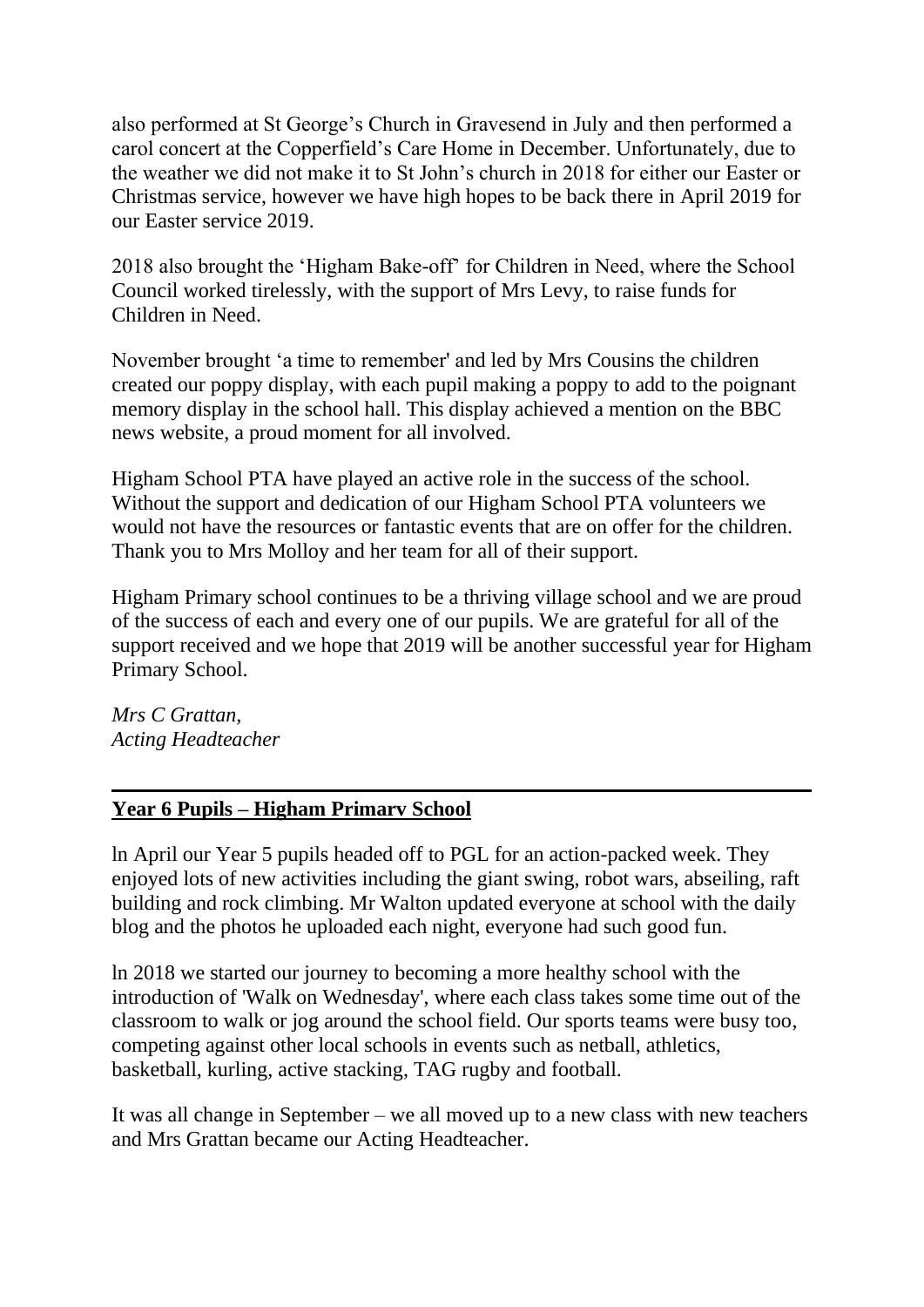ln November, we held an amazing 'Bake Off' to raise money for 'Children in Need' – the standard was extremely high and we all got to enjoy some fantastic cakes. Our lovely PTA made sure that Christmas was fun and treated us to a pantomime (Peter Pan) and a fun afternoon where we could win lots of prizes.

2018 was a good year and we are looking forward to another good one in 2019.

*Year 6 pupils, Tigers Class*

## **GOVERNORS OF HIGHAM PRIMARY SCHOOL**

2018 was a dramatic year for the Governors at Higham School.

In April 2018 Mrs Coombs, the Headteacher, notified me of her intention to leave Higham Primary School at the end of the academic year. Mrs Coombs had been the Headteacher since April 2009 and in those nine years the school had moved from being a Satisfactory School to a Good School (as judged by Ofsted), had embraced the National Curriculum changes in 2015 and has consistently delivered strong results showing that the children at Higham Primary School experienced a good and safe learning environment. I would like to publicly thank Mrs Coombs for her leadership of Higham Primary School over the last nine years.

This meant that the Governors had to make probably the most important decision that a Governing Body ever has to make in appointing a new Headteacher.

After receiving ten applications the Governors could not identify a suitable candidate to lead Higham Primary School and, therefore, we made the decision to appoint Mrs Grattan as Acting Headteacher for the academic year where she stepped up from her role of Deputy Headteacher and Mrs Levy stepped up to being a full time Deputy Headteacher.

After two terms of this academic year the Governors are extremely happy with the leadership of the school and I have received positive feedback from staff, parents and pupils regarding changes made since September including our Tree of Positivity which recognises pupils achievements in line with the term's focus, this term the focus is Kindness.

I am delighted to advise you that once again Ofsted judged Higham Primary School as a Good School with some fantastic comments from the Inspector about the teaching, leadership and behaviour of the school but even more pleasing were comments made about our pupils warmness and willingness to learn. It is worth remembering that the School's achievements and the pupil's learning experiences are all being achieved at a time when the budgets are being trimmed across the country and less money is available for all schools from Central Government for learning resources at a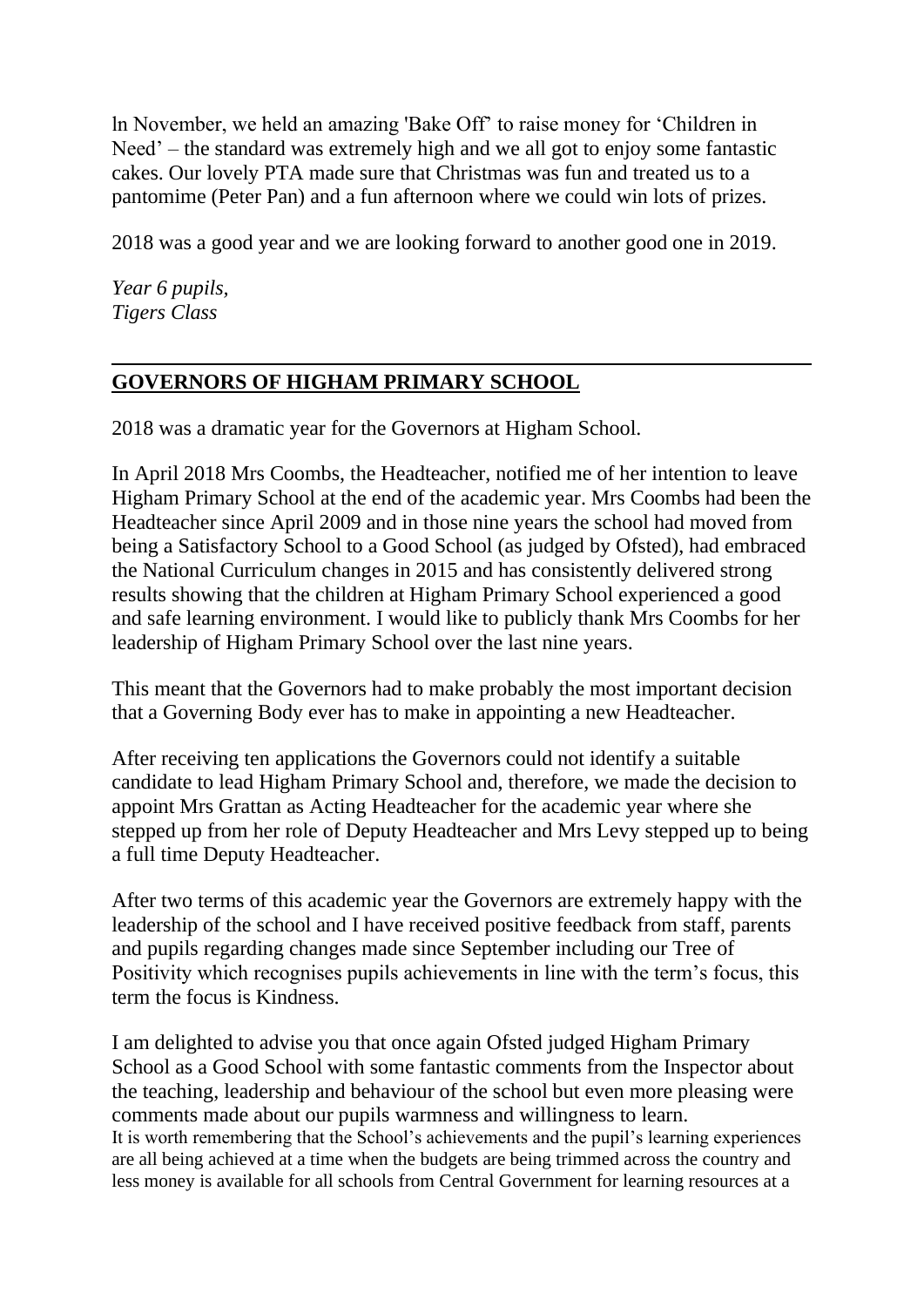time when costs are increasing for utilities, insurances and taxation, as well as increased demands on staff time. GDPR legislation introduced in 2018 has meant the school has needed to review many practices as the legislation covers data held by the school. As I am sure you can imagine with 210 pupils learning being monitored over seven years the school holds a vast amount of data which needed to be reviewed to ensure compliance with the new legislation.

For these financial reasons, I am indebted to the Higham PTA for the support they provide financially following their hard work in organising school fayres, pupil discos and other fundraising events. The parents and staff on the PTA work tirelessly and voluntarily for the good of the school. Without this support the school could not operate as it does so a big Thank You for that support to anyone associated with the PTA and everyone who supports their events.

I would like to take this opportunity to, once again, issue a plea to everyone in the village who drives past the school, particularly in the mornings and afternoons when pupils are arriving or leaving school. Please, please respect the rules of the road in terms of speed limits, zig zag lines, road safety and parking. The safety of our pupils is the paramount concern of Governors and my fear is that one day a child attending the school will be seriously injured outside the school in the morning or evening, particularly when it is darker in the winter months.

Finally, I would like to thank the Board of Governors who all supported me through this challenging year. The Governing Body give up their time and energy voluntarily for the benefit of the staff and pupils of the school and undertake their important roles tirelessly.

*Brian Maynard, Chair of Governors*

#### **HIGHAM PRIMARY SCHOOL: PARENT TEACHER ASSOCIATION**

With another successful year of fund-raising under our belt, we feel fortunate to have the continued support of our school parents and local businesses and we are excited about the activities we have planned for the next year.

Our next big event is the sponsored Colour Run on Saturday, 6 July. Open to all pupils with on-the-day slots for their family and friends, children will complete an obstacle course whilst being pelted with coloured powdered paint! Villagers are very welcome to come along and support our participants, there will also be refreshments available on the day.

We are constantly having to come up with new ways to raise money and often end up seeking help from the same people and organisations. If you feel like you are able to give up your time to help out at some of our larger events, or have access to raffle prizes, such as vouchers, excursions or even materials to assist in the maintenance of the school buildings we would love to hear from you. This is why the PTA is such a vital cog in improving not only the physical environment of the school but enriching the educational experiences of the children while they are there.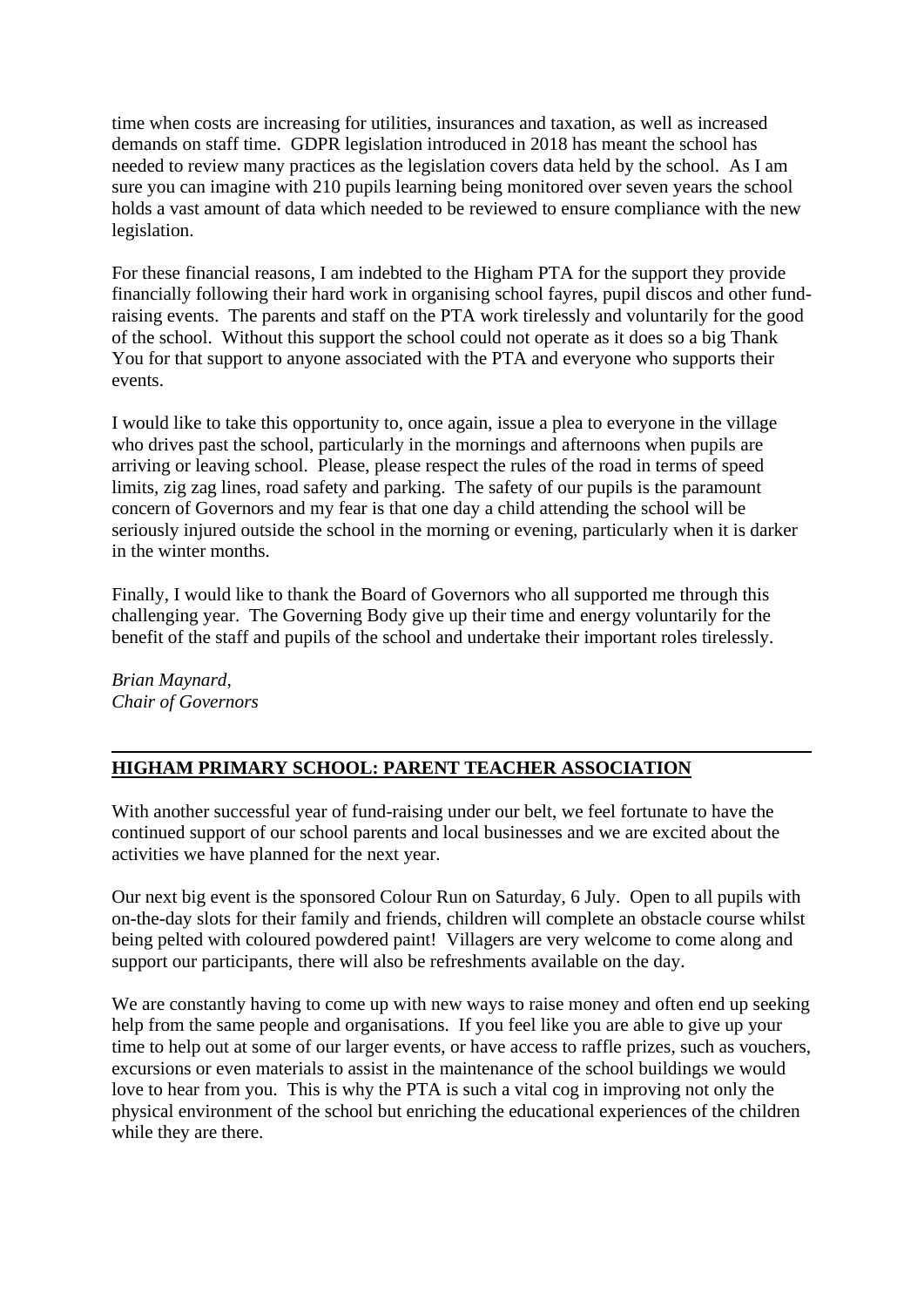Thanks to the support of school parents and the local community we have funded many fun activities such as workshops and a pantomime, paid for the coach costs to and from a national choir event at the O2 and invested in a brand new £2,000 PSHE package for the school.

As ever, thank you to everyone in the PTA and for your hard work and much-needed sense of humour, and to the parents for their support.

*Sarah Blair, Higham Primary School PTA*

#### **HIGHAM YOUTH CLUB**

2018 has been an excellent year for Higham Youth Club with the numbers of young people on the books growing steadily to more than 100. Each Wednesday evening sees, on average, a group of at least 40 happy and active young people enjoying the activities provided by the Youth Leaders from The Gr@nd.

Several activities are made available ranging from team games, table tennis and badminton in the main hall, and quieter activities in the small hall. This year has seen the production of some delicious chocolate brownies and pizzas.

Youth Leaders from The Gr@nd have also been working on Thursday evenings with some of the older teenagers in the village thanks to a grant awarded by the Police and Crime Commissioner. This has been on hold over the winter months but will start up again in the better weather.

Young people aged 10 to 16 are welcome at the Youth Club which runs on a Wednesday evening from 7.30 to 9.30pm in the Memorial Hall. Young People can start at the beginning of the term in which they turn 10 years old.

With the continuing growth of the Youth Club we would really welcome new adult volunteers. You wouldn't have to commit to every week as even if you can only manage to help once in a while it would be very welcome. If you are at all interested in being involved contact the number below or just pop in sometime and we will be glad to talk to you about what is needed.

For information on Higham Youth Club, please contact Stacey Manley as follows:

| Telephone: |                               | 01474 320123 9.30am to 5pm // 07754 320671 | 6pm to 9pm |
|------------|-------------------------------|--------------------------------------------|------------|
| E-mail:    | stacey.manley@thegrand.org.uk |                                            |            |

*Pam Holmes*

#### **MEMORIAL HALL**

The last year came and went much the same as previous years with one major exception – our long-serving Treasurer Marion Twyman has finally hung up her calculator and retired. The committee cannot thank her enough for her commitment to your village hall for so many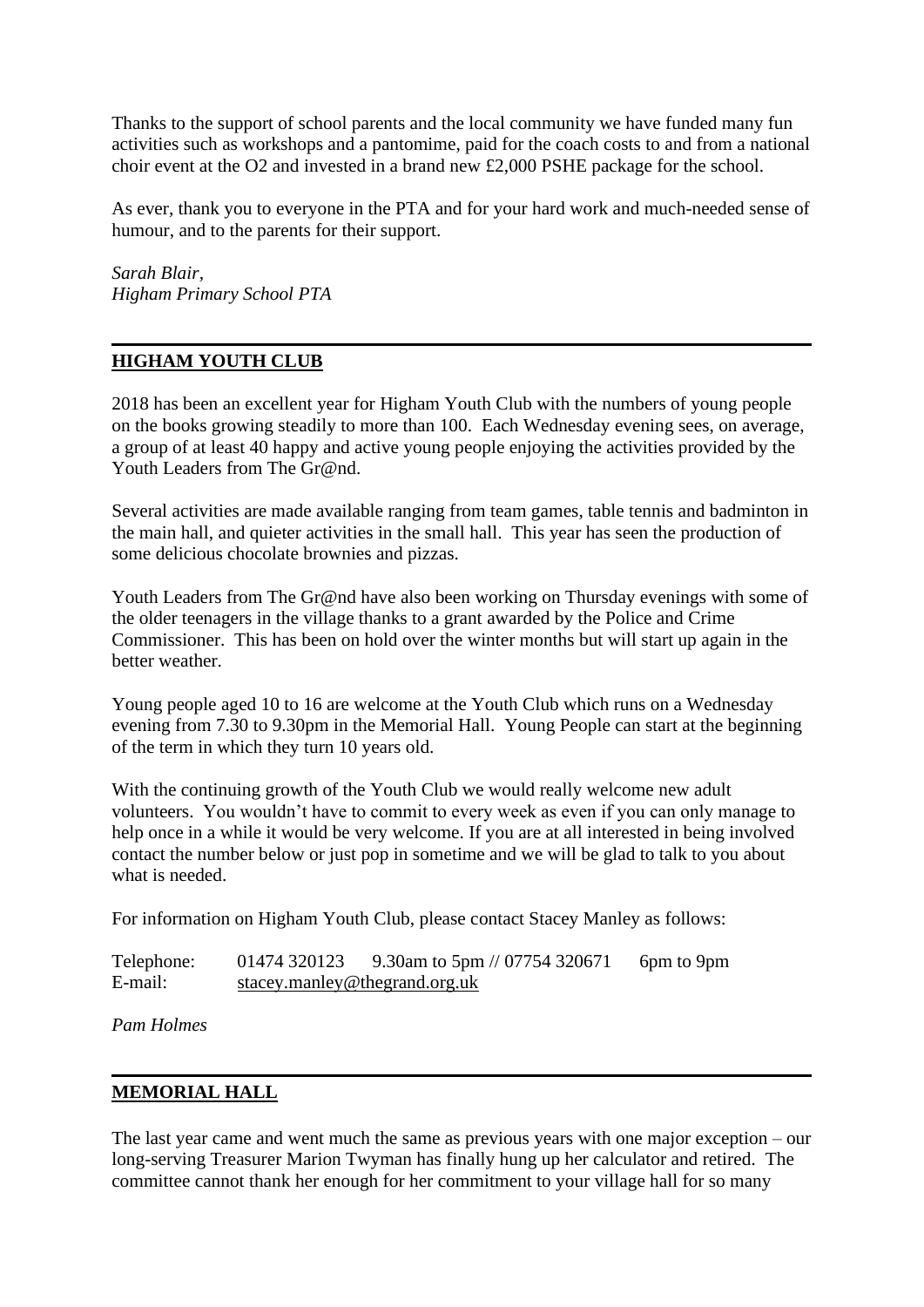years. Thank you, Marion. All is not lost – we extend a huge welcome to our new Treasurer Rachel Martin who is also our long-suffering Letting Secretary.

All the main groups are still using the Hall, but like many other groups we are suffering with a lack of committee members. We desperately need 'new blood' on our committee. Each group that uses the Hall has a right to have a representative on our committee and we would be pleased to see any new volunteers.

A new toddler group has started on a Monday from 10am to 2pm which seems to have a lot of support – more details in the Parish Magazine.

We have had a major redecoration programme over the last year and are waiting for new fire doors to be fitted.

It has come to my notice that quite a few parishioners think that the Village Hall is funded by either Gravesham Council or the Parish Council – it is neither. We are totally self-funding and as such rely on our Boot Fairs and lettings for our income.

*Keith Bradley*

#### **THE SHAVES CHARITY**

The Trust's capital of £6,239 earned no interest in 2018 so no distribution was made. The Trustees remain unchanged and met on 11 August 2018 to consider how best to use the remaining money in keeping with the charity's objectives. The Trustees agreed that help might be given to people with limited financial resources having difficulty paying for hospital visits, school trips or funeral costs.

*Les Baker, Trustee*

#### **HIGHAM POPPY PROJECT -- WORLD WAR TWO 1939 - 1945**

2019 marks the 80th Anniversary of the start of World War Two. Higham Knit and Natter Group are working on an idea to make poppies over the next six years to go on display around the village.

The annual displays would be in various places (indoors and outdoors) running from late October and until just after Remembrance Day.

The poppies will be stored each year and gradually more poppies will be made so that by 2025 we will have a fantastic display and memorial to all those who lost their lives in WWII.

If you would like to make some poppies, we can provide instructions for knitting or crafting the flowers. We have some materials or you can use your own. Just get in touch with us  $-e$ mail address below.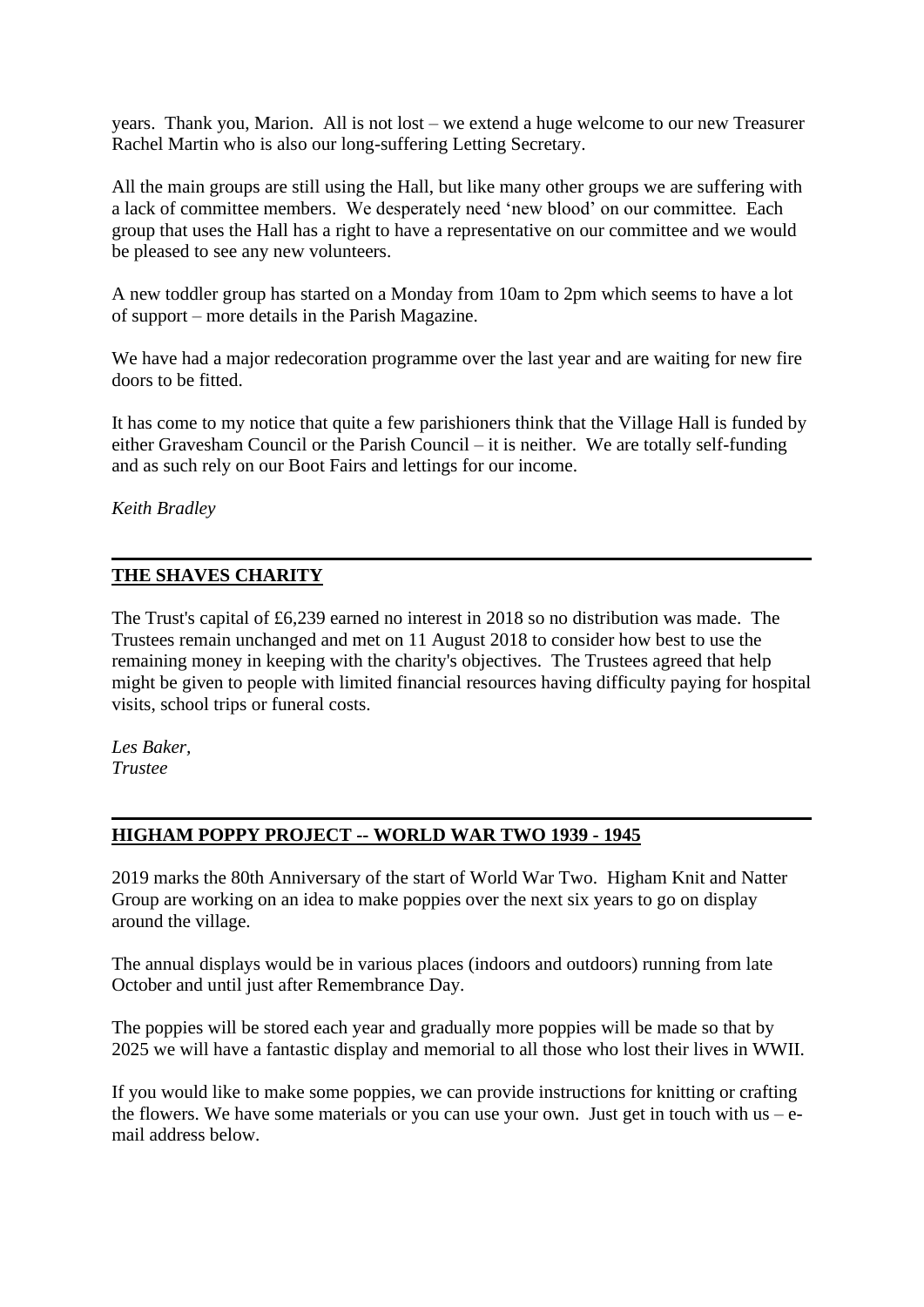If you would like to get involved in the project in any other way or have some ideas please let us know.

Contact us via e-mail: [barbara.cousins@btinternet.com](mailto:barbara.cousins@btinternet.com)

*Barbara Cousins*

#### **HOME LIBRARY SERVICE**

Are you unable to visit the library because of ill health, disability or your caring responsibilities? Let the library come to you. Our friendly volunteers can call at your home on a regular basis bringing you books (including large print), audio books, films and CDs of your choice. They will be happy to chat about the books you are enjoying and listen to what you would like to read.

If you are interested in this service or know of anyone else who may need it, please contact us on 0300 333 6022.

*Kent Libraries*

#### **HIGHAM LIBRARY**

Higham Library has had an exciting year with lots of changes taking place to enhance the services we offer to the community. The library now has the added benefit of a recently installed self-service machine and also a lovely new carpet.

The library is a regular hub of activity during our open hours but with the implementation of the Library Extra pilot our library is now open to customers that sign up to the scheme between 7am and 9pm.

The library is a very popular service in the village and a focal point for the local community. Many regular activities are held within the library and this year we have some new groups and activities that everyone is welcome to join:

**Higham Quilters** meet on the 2nd Thursday of the month between 7pm and 9pm, this group is for anyone interested in quilting.

Our **Knit & Natter** group meets weekly on a Tuesday evening between 6pm and 7.30pm, anyone that is interested in Knitting or Crochet is welcome to come along and join.

Our **Games & Crafts** group meet weekly on Saturdays between 10.30am and 11.30am.

If you are interested in books and reading, our **Higham Book Club** meet on the 1st Thursday of each month between 6.45pm and 8.45pm, all are welcome.

Our regular Wednesday morning **Talktime** group meet at 10.30am; the group is thriving with meetings still having over 20 people attend on a weekly basis. They, once again, held a very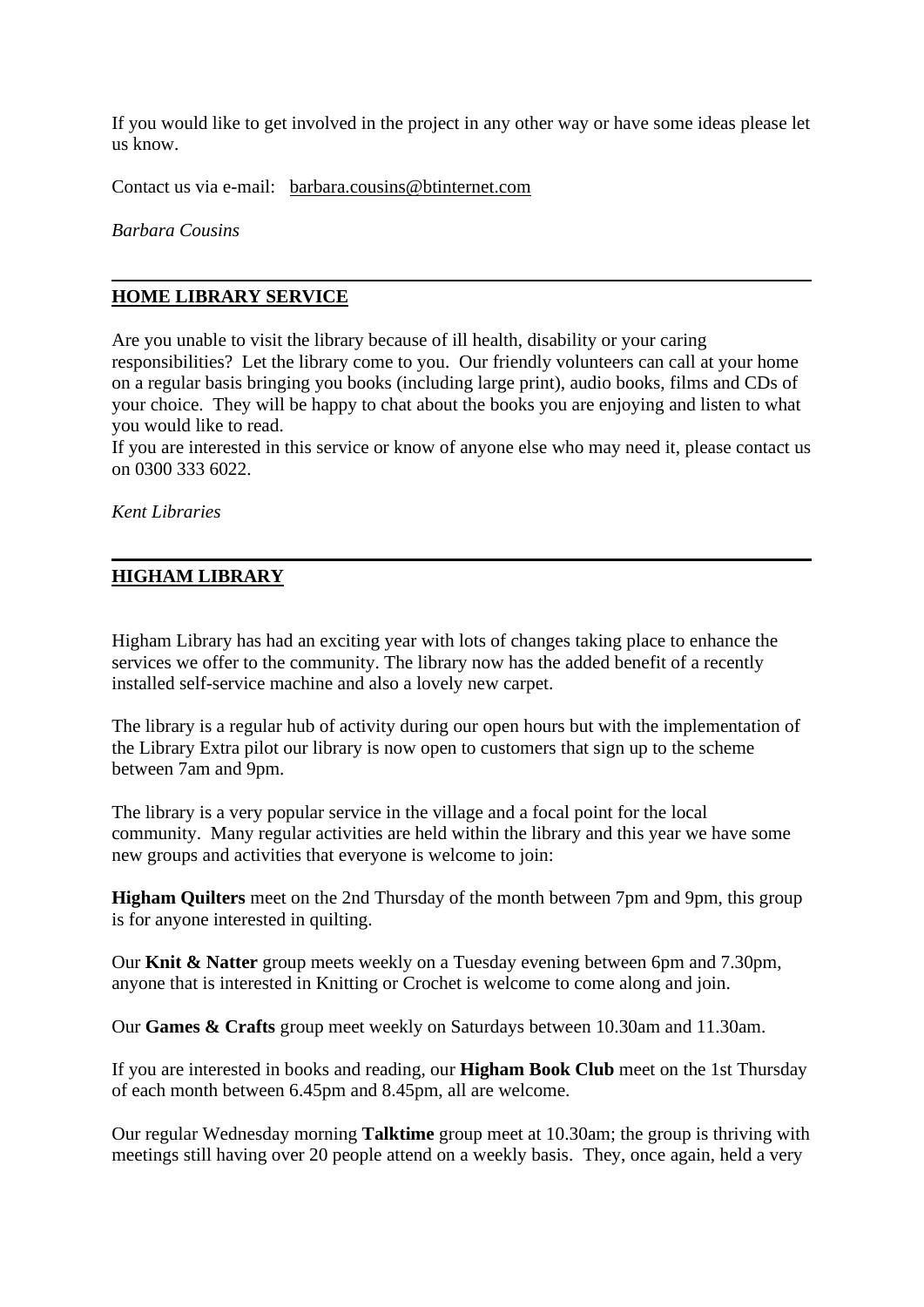successful coffee morning in aid of MacMillan and raised a substantial amount for the charity.

Our lively and friendly **Rhyme Time** session for parents and grandparents with babies and toddlers is led by our volunteer mums on Friday mornings during school term time at 9.30am. The session is followed by a **Parent and Carer Talktime** group at 10.30am. A volunteer is needed to help run Rhyme Time on a Friday 9.30 – 11.00am term time in the library. Please contact the Librarian for more information.

Our **Coffee & Chat** group have read some enjoyable books over the past year and meet the 3rd Tuesday of the month at 2.30pm. If you enjoy reading, come along and join them.

We held our Community Family Fun Day on Thursday, 9 August, this was well attended. Many of our regular visitors came and enjoyed the many attractions that were on offer. Many thanks to all the volunteers and community partners who made this day the success it was.

We have free access to computers within the library, for those of you looking to improve your skills or learn the basics or you can look at our online resources including information on health, local and family history and a great deal more. All of our libraries have Wi-Fi access which you can log on to with your library card.

We offer a free Home Library Service to people unable to visit the library because of ill health, disability or caring responsibilities. Volunteers deliver books and other library items to the individual's home.

Many of our groups and activities run so successfully due to the commitment we receive from our volunteers, if you have some spare time on your hands and are interested in becoming a volunteer, Time2Give offers a wide range of volunteering opportunities in Kent Libraries, Registration and Archives.

If you are interested in any of the groups or activities that have been mentioned, please contact the staff at Higham Library on 03000 413131.

*Nicola Tubbs Customer Service Development Librarian, Gravesham District Libraries*

#### **AGE CONCERN LUNCHEON CLUB**

As usual the report is a plea for people to come and help us. We are still only able to run fortnightly due to a lack of cooks and hostesses. We can only take new members and go back to running the Club weekly with more help. Without this there will be NO CLUB.

The one good part of this Report is the very loyal group of volunteers who, by often doubling up, keep us going. I would like to thank Joan Campbell and her team of cooks, Carol Mason and her hostesses and Anne Carroll and the drivers. Finally, our thanks to the Parish Council for their continued support.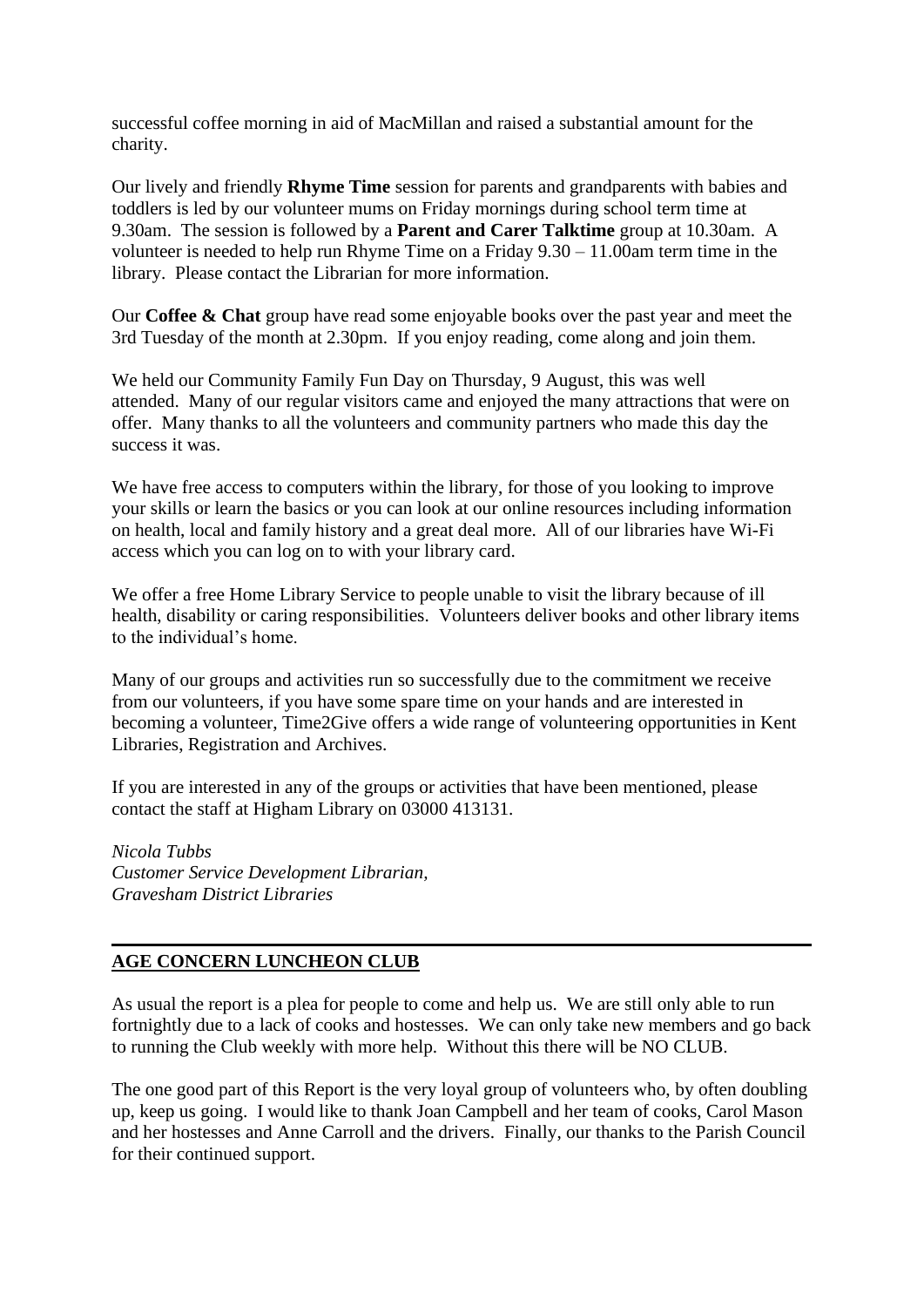Despite our problems we still pride ourselves on continuing to provide a happy Club with first class meals.

As always, if you haven't already got the message, anyone who could join us to help for a few hours a month would be made very welcome.

*Barbara West (Co-ordinator)*

## **KNIT AND NATTER GROUP**

This group meets in Higham Library on a Tuesday evening from 6 to 7.30pm. Beginners, experts and those in between are all welcome! Tea and biscuits and good company.

## **TINY TOES BABY GROUP**

A baby group now runs on a Monday from 10am to 2pm at the Memorial Hall.

Please contact amygodman@hotmail.co.uk for more details.

## **2ND HIGHAM BROWNIES**

Higham Brownies have had another enjoyable year.

The later part of last year saw some changes at both Rainbows and Brownies. Unfortunately, due to other commitments, both our Rainbow leader and one of our Brownies leaders decided to take a break from Girl Guiding. This resulted in Rainbows closing. Sharon is still running Brownies with the help of a new leader, Sarah, who is currently undergoing her Leadership Training with Girl Guiding UK.

The girls have enjoyed many activities during the last year such as Pizza Making, Rounders, Ready Steady Cook, Diwali and an evening of Highland Games. We have had themed evenings such as Beauty and the Beast, Roald Dhal, and Pooh Bear. They have also enjoyed crafts for Easter, Father's Day and Christmas. The girls entertained Mums and Grandmas with a show for Mother's Day. We were also involved in trialing new resources for Girl Guiding UK and voting for a new uniform design.

We joined Gad's Hill on Remembrance Sunday and paraded to the church with them for the Armistice Day Service.

We are very grateful to our Young Leaders Laura, Carmen, Lucy and Libby who help each week. They continue to be excellent role models to the Brownies.

If you would like your daughter to join our fun Brownie Group then please visit **[www.girlguiding.org.uk/interested](http://www.girlguiding.org.uk/interested)** to register her details or, alternatively, e-mail us at 2ndhighambrownies@gmail.com.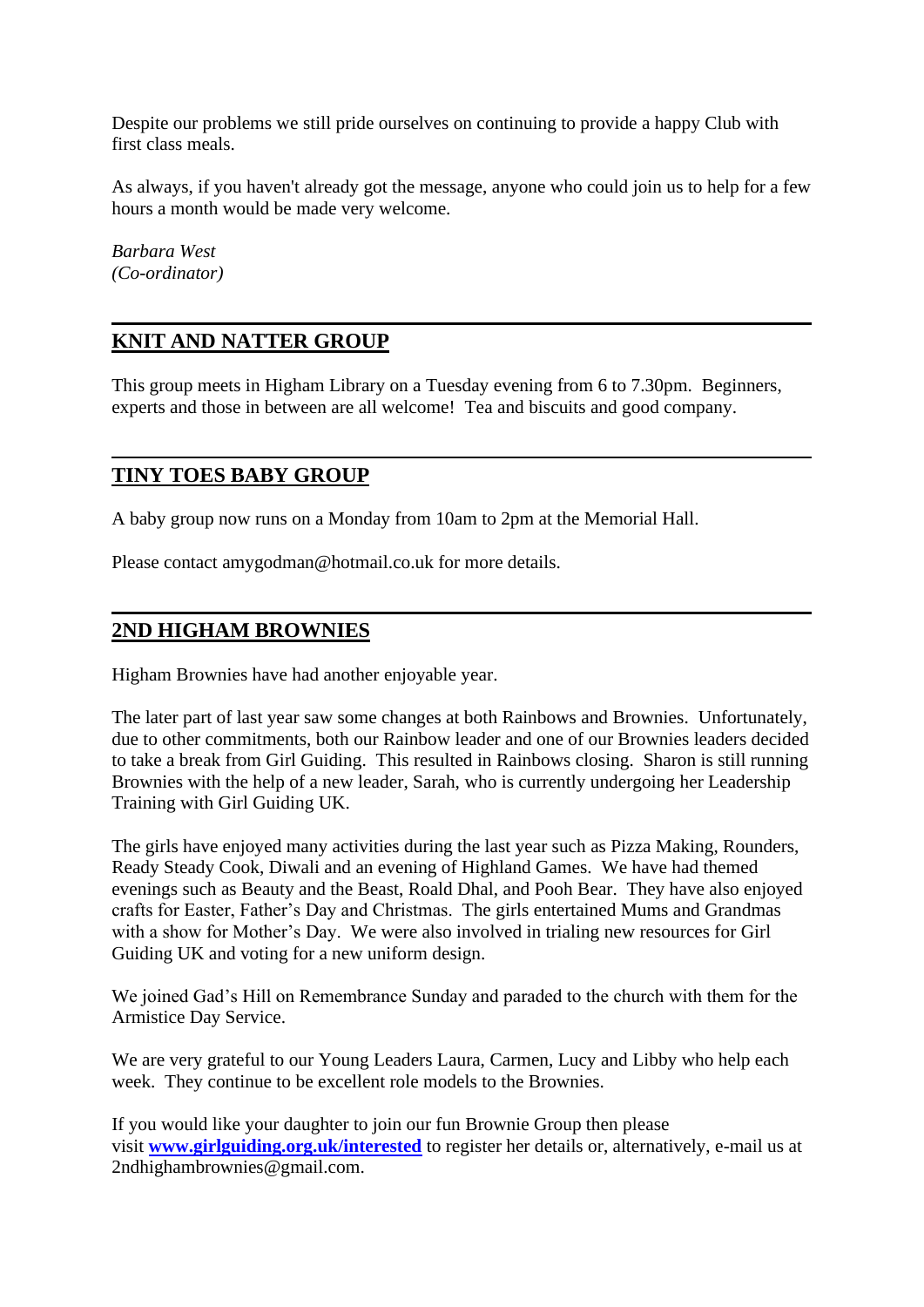## **1ST HIGHAM SCOUT GROUP**

Higham Scout Group enjoyed a fun packed programme in 2018. We have a membership of approximately 58 young people and 14 adults and young leaders who give up their time voluntarily to enjoy activities together. We participated in the Remembrance Day service at St John's. As always, we collected an excellent amount for 'Children in Need' in November.

The Beavers and Cubs have enjoyed many activities, including outdoor ones thanks to good weather. These include District events, Summer camps and games evenings on the Recreation Ground. Several Beavers and Cubs achieved their Bronze and Silver Chief Scout Awards. Scouts have a full programme of activities where they are developing their outdoor, team building and cooking skills. Last year's Scout Summer camp was to celebrate the end of World War I. They camped in Belgium and took part in an emotional service in Ypres at the Menin Gate where they were the Flag party at the service, representing Higham and Kent. We held our annual BBQ and AGM with 100 children and adults enjoying the evening. If you like the sound of what we do come and join us, either as a young person or an adult helper.

| <b>Scout Group</b>     | <b>Meet</b>          | <b>Contact</b>               |
|------------------------|----------------------|------------------------------|
| <b>Beaver Scouts</b>   | Fridays: 5.30-6.30pm | Andrea Jarman 01474 822192   |
| <b>Cub Scouts</b>      | Fridays: 6.30-7.50pm | Andrea Jarman 01474 822192   |
| Scouts                 | Fridays: 8-10pm      | Peter Allinson 01474 823806  |
| <b>Explorer Scouts</b> | Phoenix, Shorne      | Carolyn Shulver 01474 823187 |

Our meeting times are:

If your son or daughter would like to join us or you would like to help, please contact Carolyn on 01474 823187 or csh\_55@hotmail.com.

*Carolyn Shulver, Group Scout Leader*

#### **HIGHAM CHORAL GROUP**

Our aim is to perform a wide variety of music to provide something for everyone to enjoy when attending our concerts. The year started in March at Fordcombe near Tunbridge Wells. Here we performed a selection of stage, screen, church and popular music. We were joined by the local Junior school choir who sung beautifully. The Choral Group Bank Holiday tour in May was to Silsoe, Bedfordshire where we were made very welcome. The audience here thoroughly enjoyed our usual mixture of music including selections from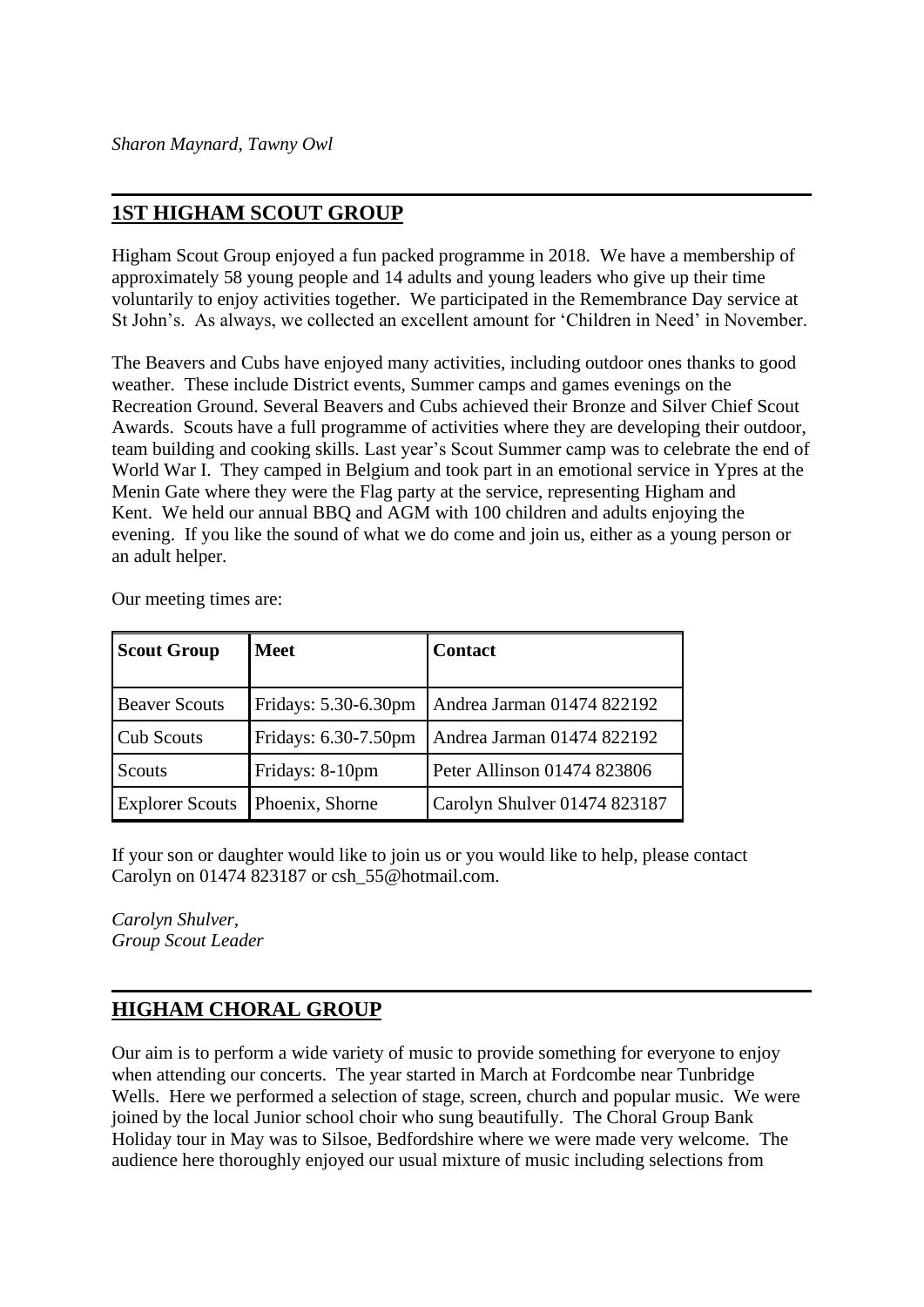Queen, the best of Bond and a celebration of Britain. The atmosphere was fantastic and it made this social event one to remember.

In July we were hosted locally by St Mary's Church, Lower Higham. Classical selections included 'Carmina Burana' (Carl Orf) and more contemporary works included Ed Sheeran as well as selections from 'The Sound of Music'. We were joined by the Rochester Cathedral Children's Choir who performed music from around the world and 'The Greatest Showman' to a high standard. Our Christmas concert was also at a local venue, St John's in Higham. This had a more traditional theme including Congregational carols, a range of Christmas music including songs from 'Follow That Star' (Gritton) and festive readings based on cake! The Junior Church Choir made their debut with songs from Christmas films.

#### Our concerts for 2019

| $\bullet$ 30 March    | St Nicholas Church, Strood.          |
|-----------------------|--------------------------------------|
| $\bullet$ 6 July      | St John the Baptist Church, Meopham. |
| $\bullet$ 14 December | St John's Church, Higham.            |

We are a sociable SATB choir performing a wide range of enjoyable music, so if you are interested in joining us please contact Sian Miller e-mail: shaney1@blueyonder.co.uk or telephone 01634 366050 or 07973 441433.

#### *Sian Miller*

## **HIGHAM VILLAGE SPORTS ASSOCIATION**

The Sports Association has been reconstituted with a new committee, with the Chairperson now being Jamie Fox, Treasurer Tony Lopez and Secretary Mike Holmes. We would like to thank Pat Jeal and Linda Martin for their many years of service to the Sports Association and in general to the village community. They have both decided to retire from these posts although Pat continues to be active with Eagles FC.

The multi-purpose courts continue to be used regularly by the Higham Youth Club and also by other individuals during the spring and summer. We would like more people/groups to use the facility and with this in mind hope to raise enough funds to improve the surface in the near future.

Charges for using the facility have increased although they still remain reasonable at £10 per hour for adults and £6 for Under 16s. This is for the hire of the courts not per person. Club/team hire is £20. A £5 refundable deposit is required for the key which can be obtained from and returned to the village greengrocer.

*Mike Holmes Secretary* 01474 824265 or 07743 762868

#### **Higham Village Sports Association**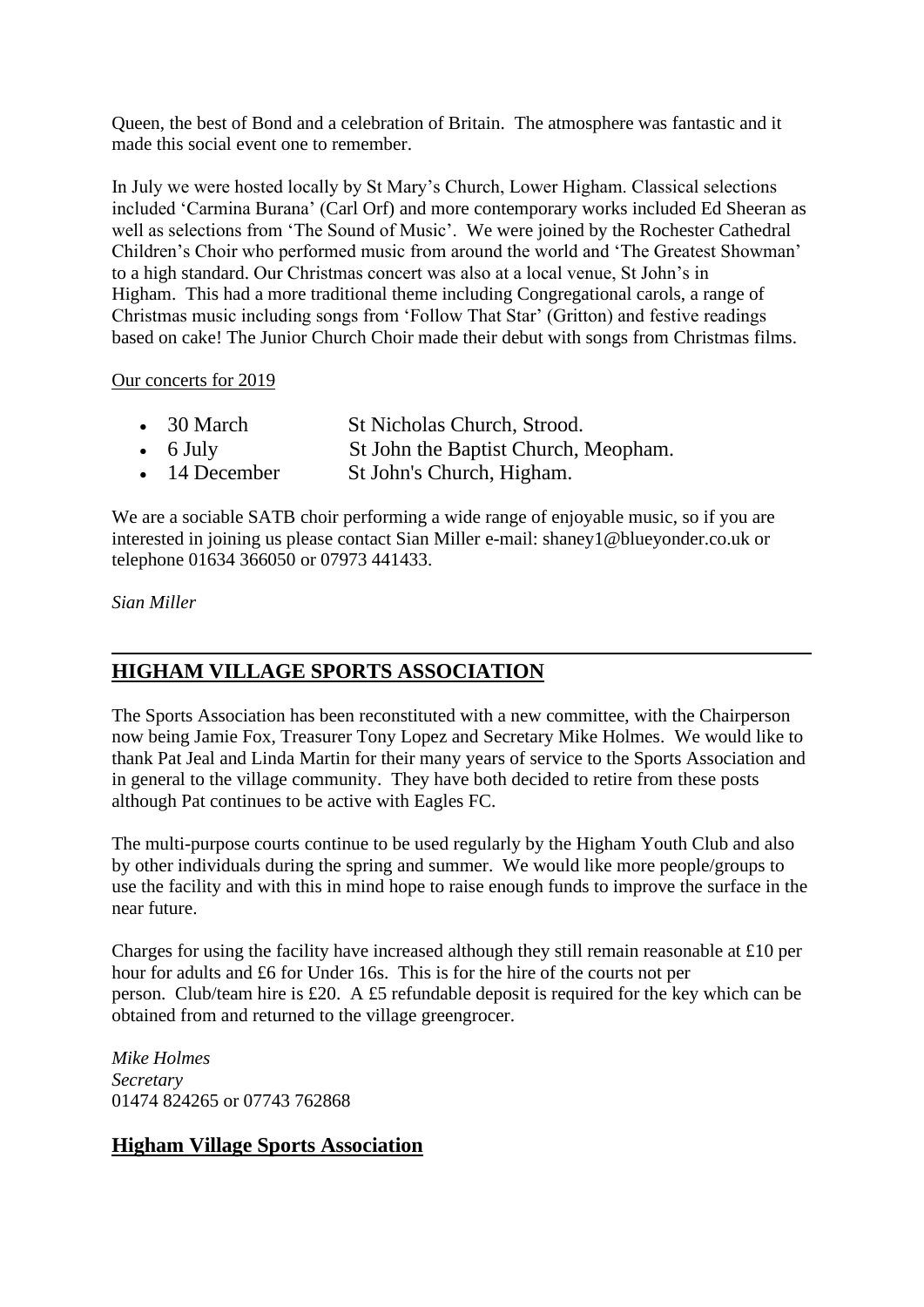The Association has very recently undergone a change of committee members, a huge thank you to Pat Jeal and Linda Martin for all the years of hard work they have put into running the association and maintaining the facility to allow continued use by the community.

The sports courts are still available to hire and arrangements can be made through the Village Greengrocers, however an on-line booking system is being looked into for the future.

The cost of hire will be:

#### Tennis Courts

- (Available May to September): £10 per hour for adults and £6 per hour for children under 16. (Bookings through greengrocers).
- Teams wishing to hire the facility will be charged £20 per hour.

Enquiries and booking arrangements should be made through the committee by contacting Nikki on 07956 596560.

Floodlights are available at an additional cost of £2 per token, each token lasts for one hour.

There are long term plans to improve the facilities available, however this will only be made possible by what is currently available being utilised allowing funds to be raised, together with any grants that are applied for being authorised. In the short term, however, we are planning to improve the facility to encourage Tennis, Netball and Football.

*Nikki Fox*

## **HIGHAM BOWLING CLUB**

2018 has been a very good year for the club. Members have increased to almost 30 members. There is a wide variety in ages as the bowling club accept players aged 18 and over. It has been very heartening to see several younger members join and enjoy playing bowls.

The club purchased two new mats last year and another mat handling unit, and now occasionally use four mats when there is a full turn out of members. The scoring boards were replaced, thus making it easier to see the scores. On average we use three mats on a Monday night, with a good turn out and new members are always welcome. The Club has sets of bowls for anyone who would like to try the game before joining, and are welcome to use the bowls until they decide if they want to purchase their own bowls.

Higham Bowling Club is a strong club with new members welcome.

*Susanna Potter, Secretary*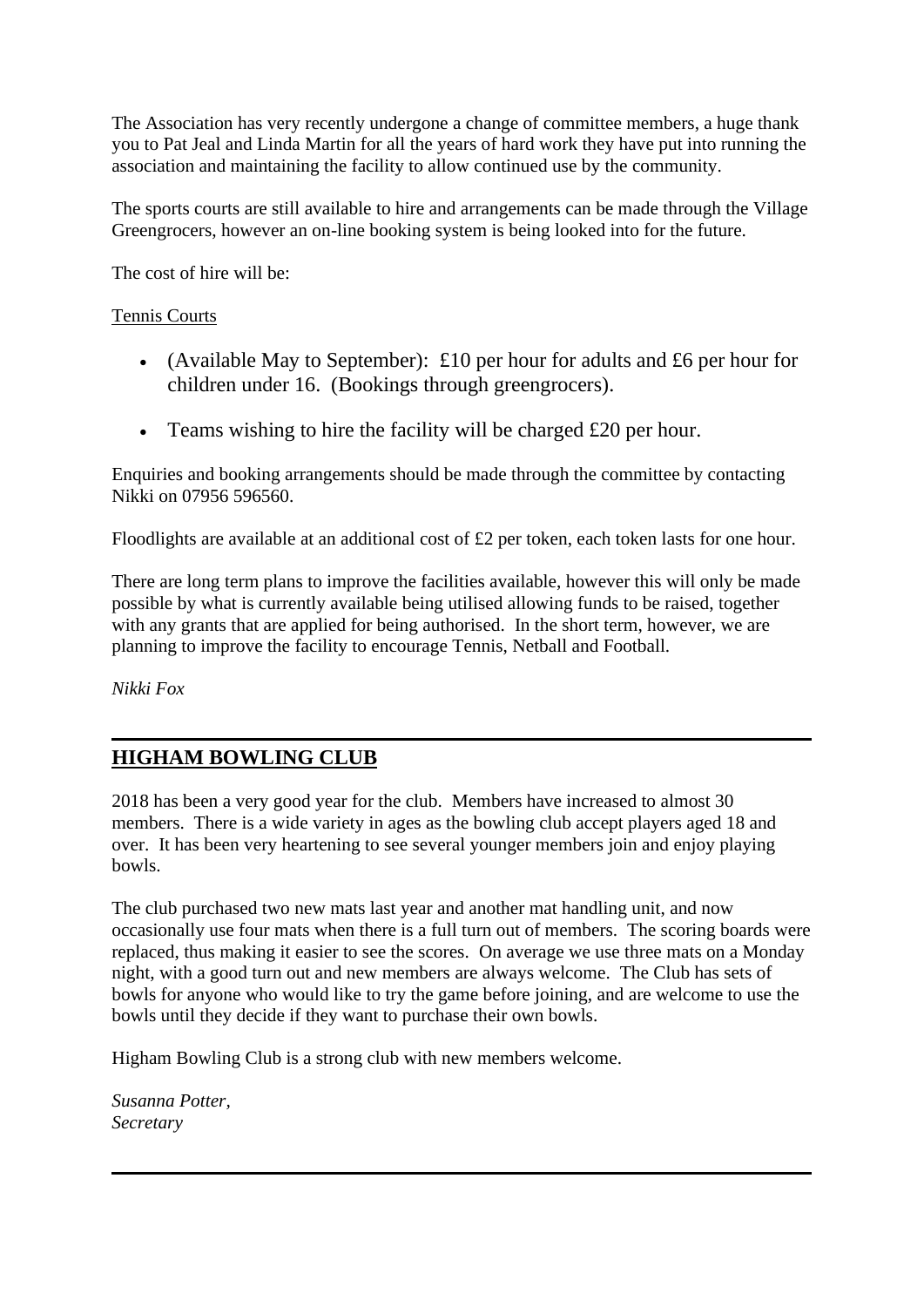## **EAGLES FOOTBALL CLUB**

Eagles football club is now in its 40th season and have nine teams running from under 7s to under 18s. The younger teams U/7 to U/12 in the North Kent Youth Football League and U/15 and three teams in U/18 in Medway Messenger Youth League. We also have five and six-year-olds training at Higham Primary School on Saturday mornings. All of our teams are managed by FA Level 1 qualified coaches. We are a FA Chartered Standard Club, ensuring we meet the coaching, first aid, child protection and organisation standards required by the FA.

The ethos of the club remains unchanged. We provide football opportunities to local children in a fun, safe and positive environment, where they further their football ability through encouragement and quality coaching. We play to win, but we do not win at all costs.

We have a number of club events throughout the year to bring all teams together and our end of season presentation day is a fun day for parents and players alike.

We are always open to new joiners. If interested, please contact Pat Jeal on 01474 822607 or use our club website: **[www.highameagles.co.uk](http://www.highameagles.co.uk/)**.

We would like to take this opportunity to thank all the local businesses who have so kindly sponsored us over the past year.

*Pat Jeal* 

## **TAI CHI GROUP**

A Tai Chi group now meets in St John's Church Hall on a Wednesday morning from 8.30 until 9.30am. The cost is £4 per session. Beginners especially welcome. For further information, please contact Steve on 07999 346050 in advance as numbers are limited and also do visit our website at **[www.shizendo.co.uk](http://www.shizendo.co.uk/)**

If the class is full, an alternative class runs at Cascades Leisure Centre.

## **YOGA FLOW WITH LEAH**

The Yoga Flow with Leah club meets at St John's Church Hall on a Monday (11am to 12 noon), Tuesday (9 to 11.30am), Wednesday (6.15 to 8.30pm) and Friday (9.30am to 12 noon). For booking or further information, please contact Leah on 07565 392320 or visit the website: **[www.yogaflowwithleah.com](http://www.yogaflowwithleah.com/)**

*Leah Ferreira, Yoga Therapist & Health Coach*

## **HIGHAM VILLAGE HISTORY GROUP**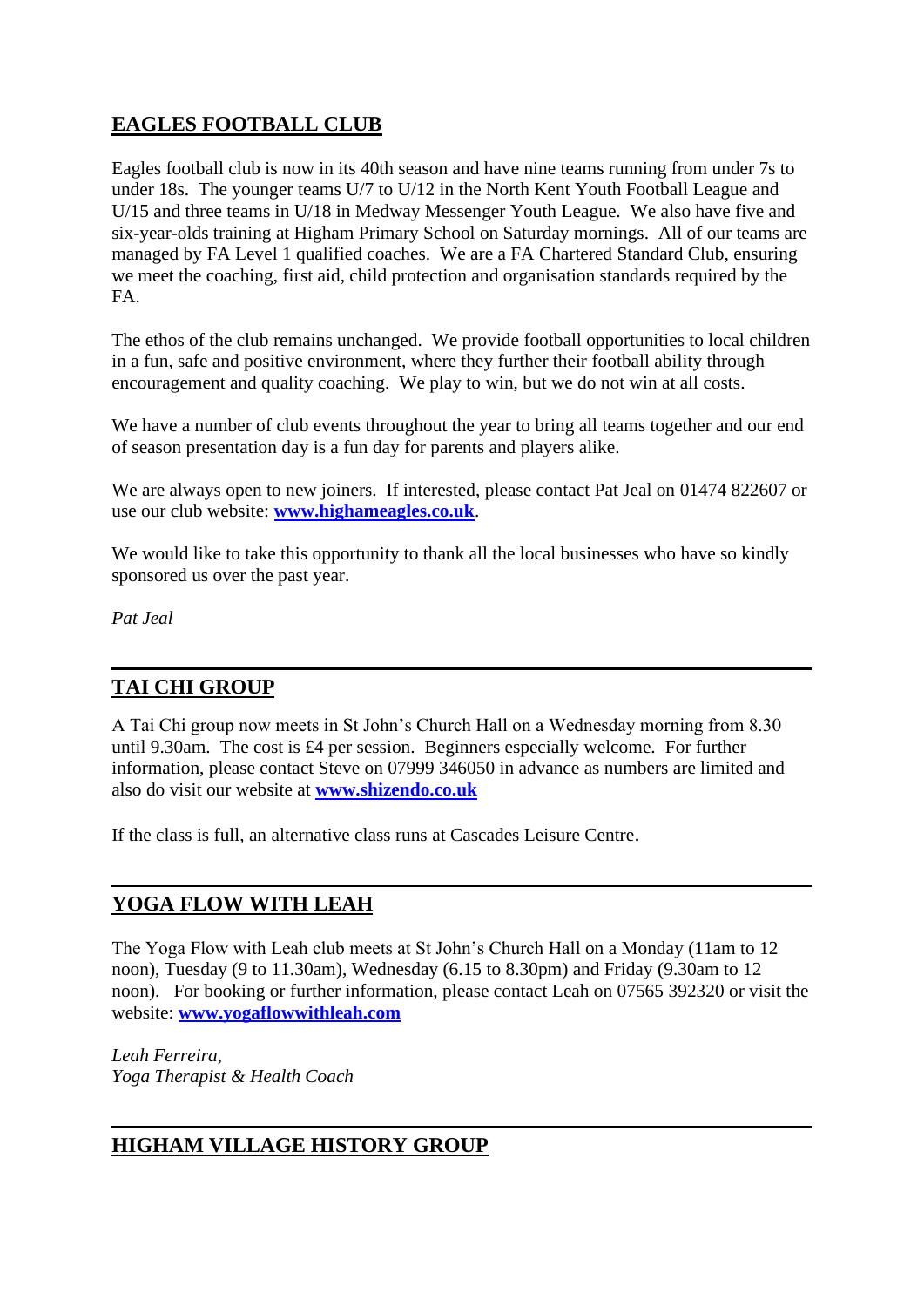2018 was another successful and busy year for the History Group. Our bi-monthly talks were varied and well attended and in May Christoph Bull launched a brand new talk about the Hoo Peninsula. In April and September there were two more guided walks by Andrew Rootes, giving us the history of the most important buildings in the middle part of the village and in lower Higham. We took part in the Library's Community Day in July and put on a display of photographs entitled 'On the Street Where You Live'. It was great that so many people supported this event.

An exciting development for the group was the moving of our photographs and other archive material to the Higham Library. Thanks to a generous donation from the Parish Council, we have been able to purchase three cupboards and a map storage unit so that all the wonderful items can be stored safely and made more accessible.

**New for 2019**: Between 11am and 1pm on the first Friday of every month, members of the committee will be at the library so that you can come along with your enquiries and have access to our collections. You may also wish to donate photographs or lend them so that we can have copies made. Access to the collections at other times may be possible – contact details below:

E-mail: info@highamvillagehistory.org.uk Website: **[www.highamvillagehistory.org.uk](http://www.highamvillagehistory.org.uk/)**

*Kate Woollacott, Secretary* Telephone: 01634 718285

## **HIGHAM WOMEN'S INSTITUTE**

We have had a fun-filled, lovely, enjoyable year. Many wonderful speakers and fun events that the committee have organised successfully.

Our year started with a delightful meal at the Knowle. Our Birthday party held at the Memorial Hall was a fun evening. We had an Ascot themed evening, with some wonderful hats and outfits, enjoyed by all. London theatre trips, 'School of Rock' and 'Kinky Boots' and, of course, a lovely meal.

Thank you to all of our Committee members and everyone that supports Higham WI.

*Kay Lakin, Secretary*

## **HIGHAM WRITERS GROUP**

The group meets monthly in the Higham Village Club 10.30am to 12.30pm.

We are a small group of mostly retired people who enjoy writing, reading our stories to each other, and listening to what others produce. Some of us enter competitions or get published. Others just enjoy the process.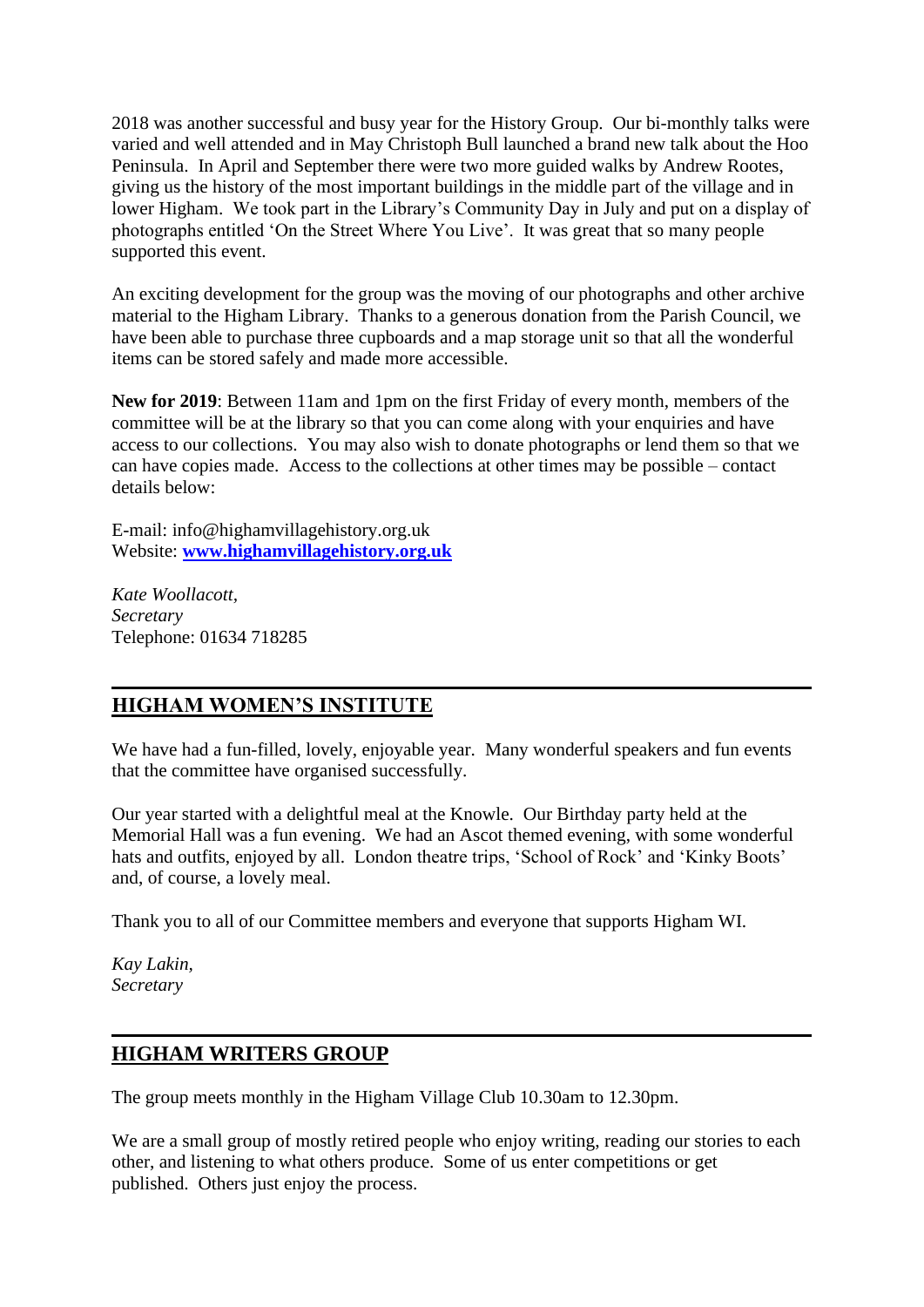If you are interested in joining us, please contact Denise by telephone or e-mail, and we should be glad to see you.

E-mail: Deniseleppard@btinternet.com Telephone: 01474 822881

*Denise Leppard*

## **HIARA**

Another successful year in our club, with a change of Chairman and committee members. The new team is very enthusiastic and have many different ideas on how to move forward in 2019.

Over the past year, we have had many interesting speakers at our meetings and so we look forward to lectures on 'Cheese Making', 'Fleet Street and Newspapers', 'Sotheby's Antiques' and Paul Harris on 'Landladies and Digs' later in the year. Do join us and listen to many other speakers as the year progresses.

During the year, we have lost a few members due to ill health, including our dear Diana Wheatley, our past Chairman, who worked so hard for HiARA.

Our other activities continue to be popular. Our Rambling Group seem to ramble whatever the weather throws at them and the craft afternoons produce lovely items by members. Curling and quizzes again are very popular and are well supported.

The ladies who run the Book Stall work hard to find us enough interesting books to keep us occupied during the dark winter nights.

Several entertainment evenings are planned, including our very popular Race Night.

Do come and join HiARA – you will be very welcome and you might even find that you enjoy HiARA!

*Pat Oakeshott*

## **DANCE FITNESS CLASS FOR OVER 50'S**

This group meets at the Memorial Hall every Friday morning at 11am for one hour. No need to book just pay as you go. Cost is £7 per session. For further information, contact Rebecca Grumbridge on 07968 482762.

*Rebecca Grumbridge*

## **THE CLAIRE BUCKLEY SCHOOL OF DANCING**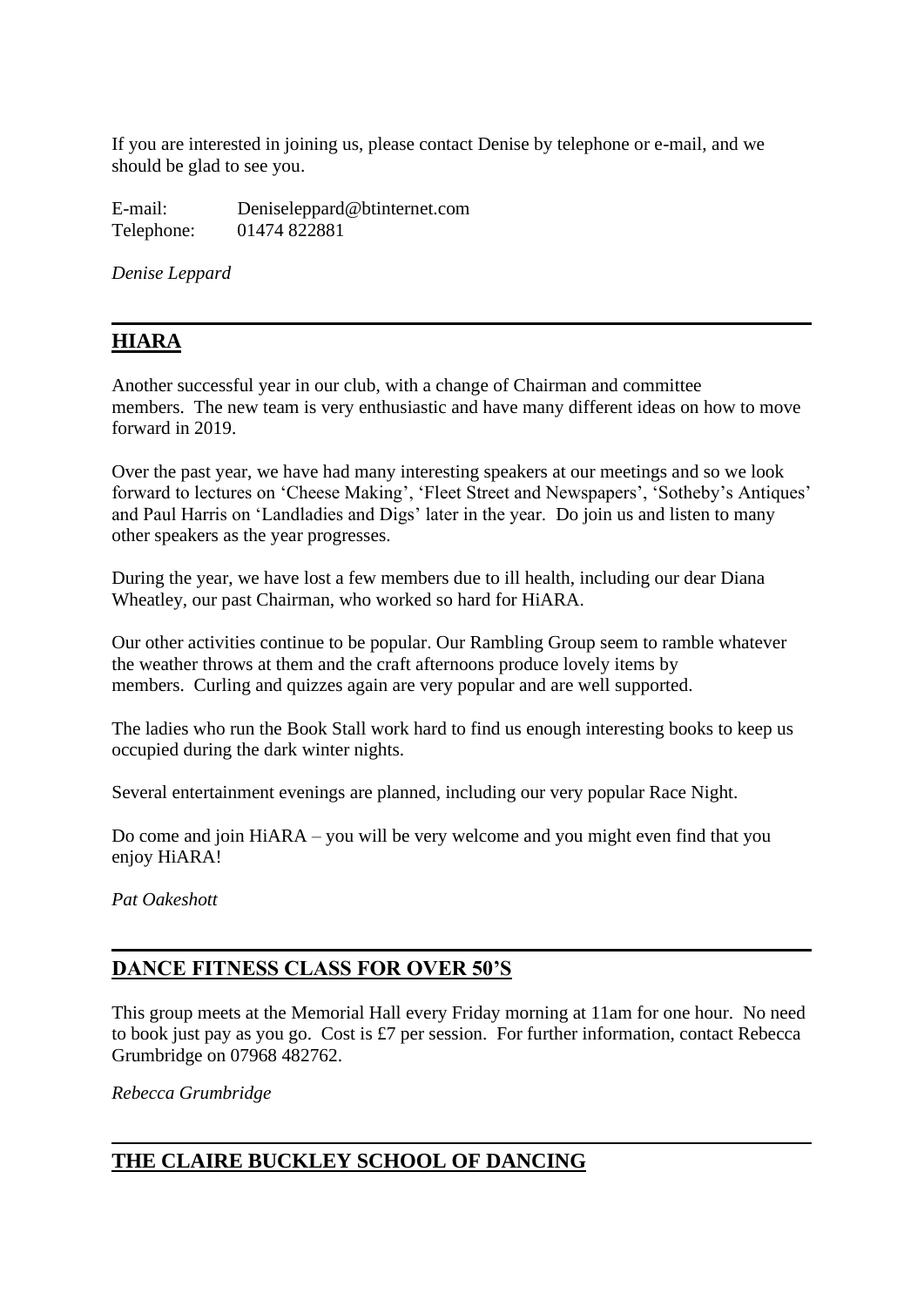The Claire Buckley School of Dancing offers dancing classes at the Higham Memorial Hall every Tuesday from 4pm and Wednesday and Thursdays at Cliffe Woods Primary School.

We teach ballet, tap and jazz for both boys and girls from the age of three years. Our aim is for children to dance for enjoyment and this is a fun way to exercise and keep fit whilst also learning different styles of dance.

We are currently preparing for our 2019 show. We also entered our first ever competition and was placed fourth in the South East. This sent us to Blackpool for the finals where we came third in our category. We also auditioned to perform in Disneyland Paris and passed with flying colours, so we are looking forward to performing in October.

We currently have spaces in all our classes, so if you would like some information about any of the classes we offer, then please do not hesitate to contact me on the number below.

| Mobile: | 07813 050493          |
|---------|-----------------------|
| E-mail: | cbuckley046@gmail.com |

We can also be found on FACEBOOK.

*Claire Buckley*

## **TURNER IRISH DANCE ACADEMY**

Classes take place at Higham Memorial Hall on a Monday as follows:

Both boys and girls are invited to a free trial lesson. Please e-mail to book: Turneracademy@live.co.uk

Website: **[www.turneracademy.co.uk](http://www.turneracademy.co.uk/)**

## **DICKENS COUNTRY PROTECTION SOCIETY (DCPS)**

The Society has been very busy as usual this year, continuing the basic work of monitoring and commenting on (when considered appropriate), the various local planning applications being submitted to both Gravesham and Medway councils. The Society also continually keeps under review major plans affecting our area of interest and makes input and representations as and when possible. Detailed analysis can be found in our latest Newsletter which is sent out to Society members.

The Lower Thames Crossing (LTC) consultation: After a gap of a year, Highways England published more (but not enough) details of their proposed Lower Thames Crossing in the statutory Consultation which ended on 20 December 2018. Significant negative changes included a greatly expanded junction with the A2 and two-lane service roads on both sides of the A2 which both mean that even more Green Belt land and Ancient Woodland will be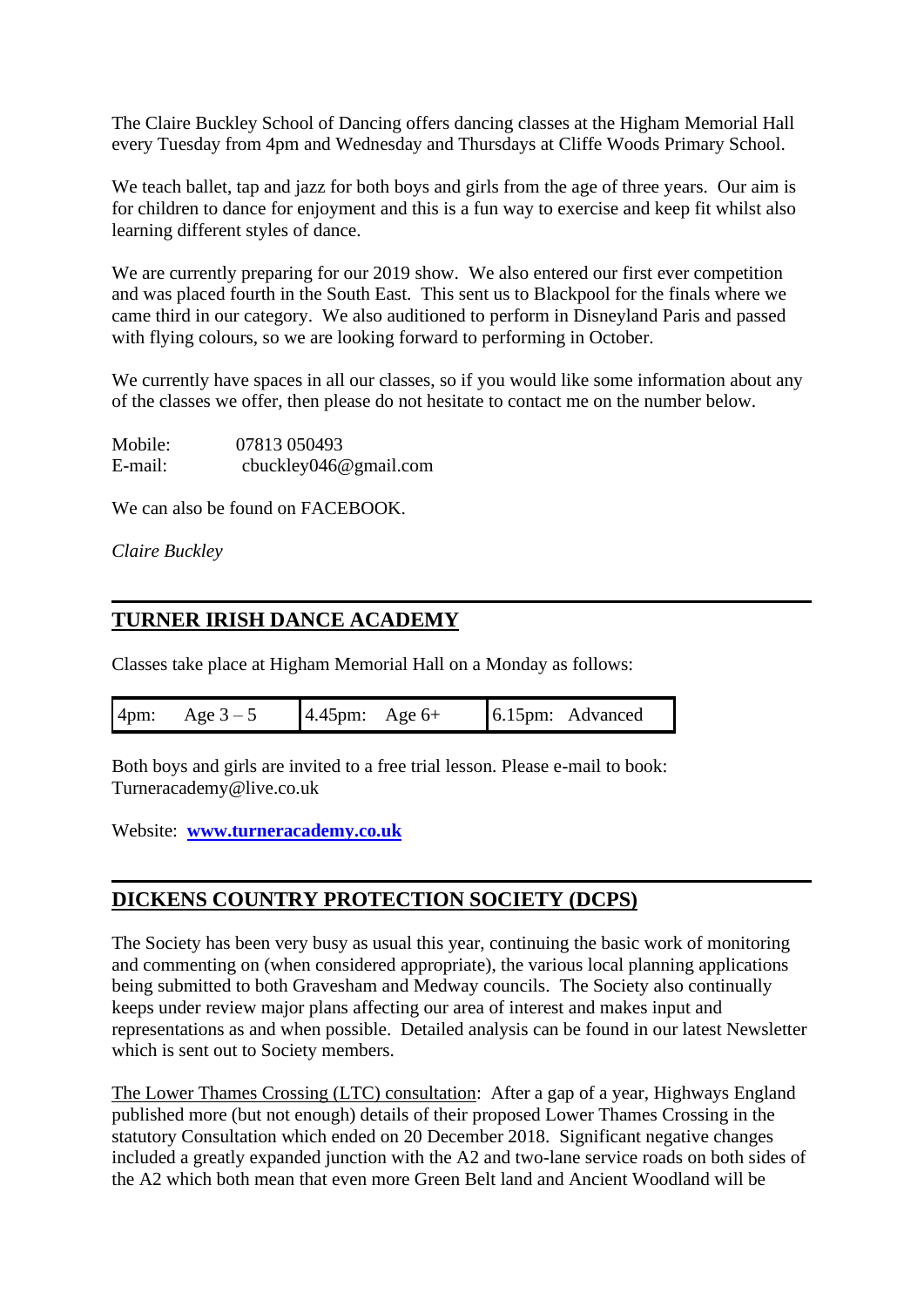consumed by the project. The previously announced dropping of the proposed A226 junction and the slight increase to the tunnel length were welcomed but the latter change in particular still does not go far enough. Much more protection is needed for Chalk, Riverview and Thong. The present design prevents Gravesend East residents from accessing the A2 eastbound easily, as they do now. The proposals will greatly increase traffic on the M2, adding badly to congestion eastbound in the afternoon/evening commuting period, and on all interconnecting routes between the A2/M2 and M20. There will, consequently, also be increased traffic on local roads. DCPS, along with affected local Parish Councils, submitted representations and now awaits the analysis and responses.

Other items that are particularly worth mentioning are:

• Increasingly, planning applications that have been refused are being taken to Appeal. Three recent cases (one in Higham) concerning development in the Green Belt, where DCPS made representations, have all been dismissed.

During 2018 Gravesham Borough Council consulted on updating key parts of its Local Plan. DCPS submitted representations seeking to protect the Green Belt generally and particularly including the strategic gap between Gravesend and the Medway towns.

- Medway Council have also continued to work on their Local Plan. This has to go through multiple consultations, to which DCPS has responded, and then pass formal inspections. Once published we will all know where Medway intend to locate building development, which could have direct impact on Higham being adjacent to Medway, and then there will be another consultation stage.
- DCPS objected to two very nearby Medway planning applications on Green Belt land: 135 houses north of Brompton Farm Road and 300 west of Rede Court Road.

On lighter matters:

•

• The Society will be holding its annual Barn Dance on Saturday, 11 May this year.

Society contact details: Mrs P Lippiatt, 01322 275389

*Mrs Susan Lindley, Committee Member of DCPS*

## **THAMES AND MEDWAY CANAL ASSOCIATION**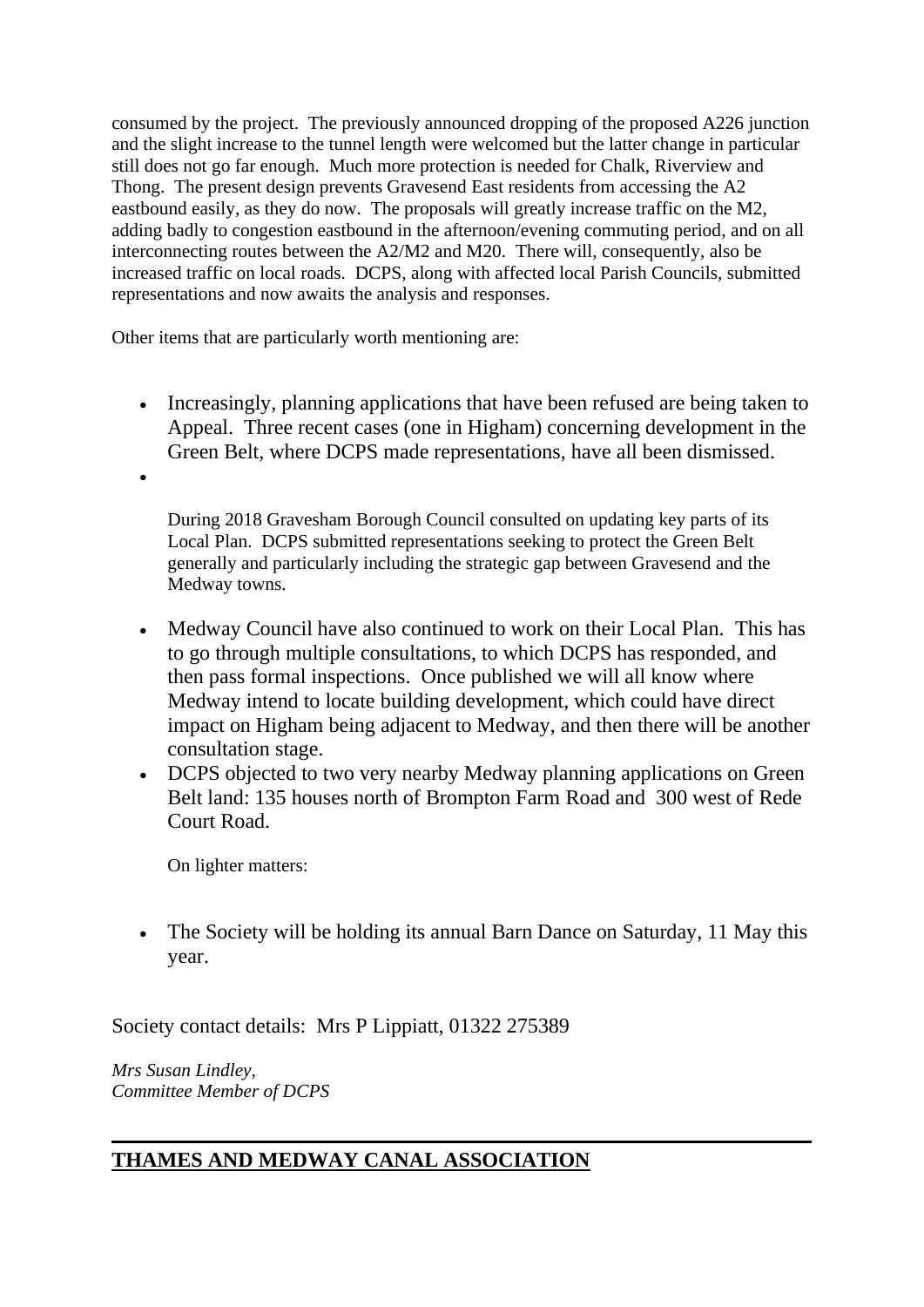The Thames and Medway Canal Association have been very busy over the last year, one of the major projects being at the Mark Lane (Gravesend) end of the canal repairing the bank due to corroded gabions (stone filled mesh boxes which used to support the bank) adjacent to the slipway. This was successfully completed with local companies Mechanical Movements and Harlex Haulage Services providing the heavy plant together with the TMCA and members of the Inland Waterways Association.

Another major undertaking was to breach some bunds (dams) across the canal. The first bund was removed completely and the other two have now been reduced enough for a boat to pass. With the top up pumps now fully functioning this provides an additional 1.5km of canal in water which with a little more work this section should be fully navigable.

Discussions with Network Rail ensured that a new bridge be built for access to their track power area rather than filling in a section of canal as had first been proposed.

Undergrowth and reeds have been cut adjacent to the obelisk along Canal Road making it clearly visible. Litter bins have been provided by the TMCA at various locations adjacent to the benches along the towpath from Gravesend to Canal Road. The TMCA have agreed to be responsible for emptying them so we ask all who use the towpath to use them responsibly. We are now in the process of tidying the tree line along the Nuralite section with a view to clearing fallen trees from the water.

*Dave Parnell, Chairman*

#### **Thames And Medway Canal Association**

The Thames and Medway Canal Association has approximately 90 members, of which we see about 20 at the occasional indoor meetings we organise. In December we had a joint meeting with the local Inland Waterways Association. We work at both present ends of the Canal. Maybe eventually in the future we may met our friends in the middle.

*Angela Acott*

#### **HIGHAM VILLAGE CLUB**

Our Village Club can boast history going back over 130 years and continues to provide a welcoming atmosphere for members and their families. Having been part of the history of Higham for all this time we look forward to seeing as many members and their families throughout the year and welcome your support to the many events that take place within the Club.

We regularly have entertainment and special events throughout the year and our main hall and facilities can be hired for parties, weddings, funerals and anniversaries, for a small hire charge to members and non-members.

The Higham Village Club is organising a Real Ale, Cider & Gin Festival across Friday, 5 July (from 6pm) and Saturday, 6 July (from noon) which will be open to both members & non-members. Small entrance fee payable. We also have two great live bands on each of the dates. Full details will appear on the Club website **[www.highamvillageclub.co.uk](http://www.highamvillageclub.co.uk/)**.